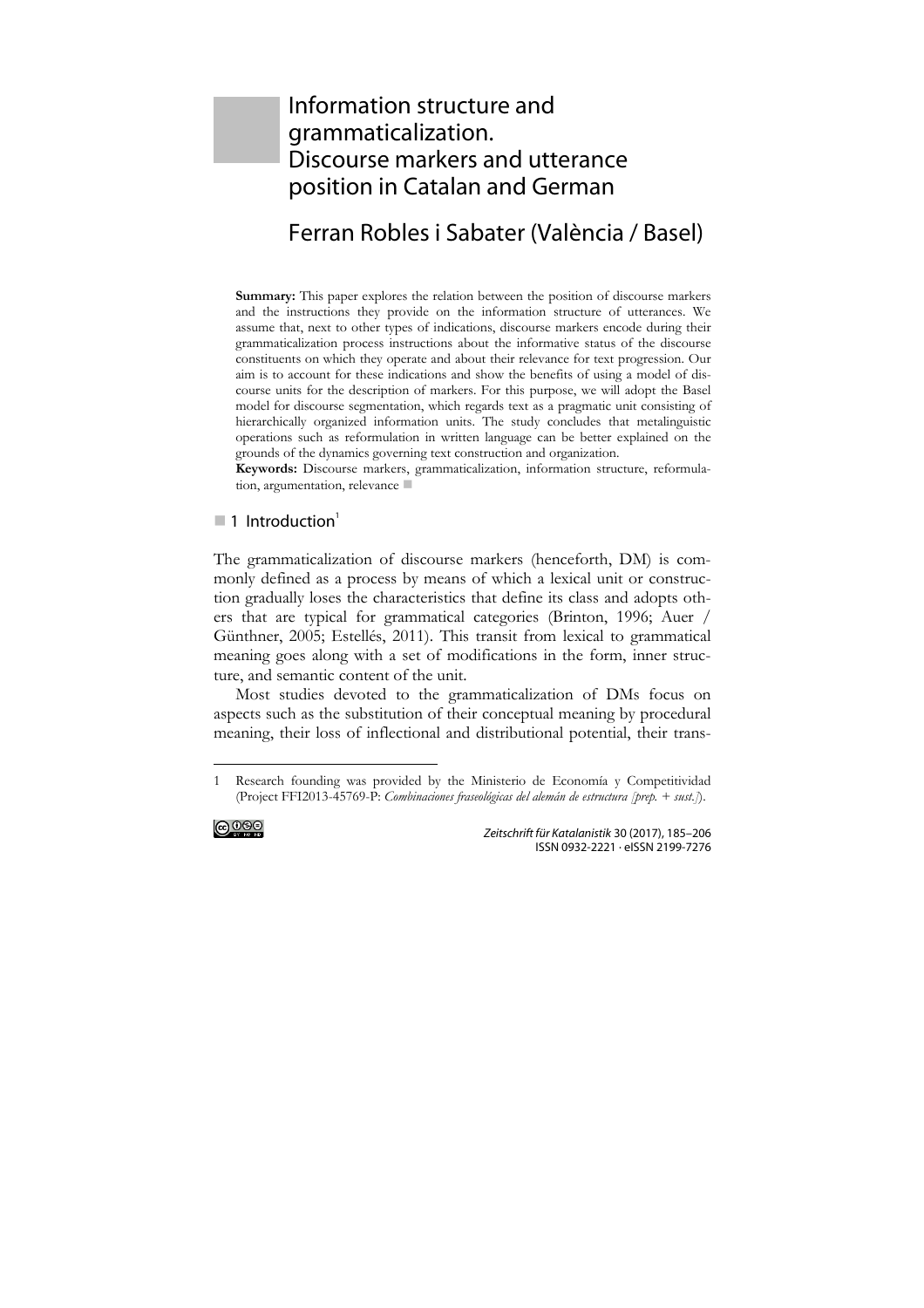phrastic metadiscursive functions or their prosodic behavior. Far less attention has been paid to such a crucial feature as to how a DM can influence the way in which propositional content is hierarchized and distributed in utterances. In this work, we adopt Ferrari & Borreguero's (2015: 40) understanding of texts as pragmatic units consisting of a set of communication units characterized by a particular meaning and a specific and complex organization. From this perspective, information packaging (in the sense of Chafe [1976] and Krifka / Musan [2012]) cannot be seen as a secondary aspect of the description of DMs, but as one of the main reasons for their presence in texts. Our hypothesis is that the meaning of a DM can encode, next to other kinds of instructions, specific indications about the informative relevance of the discourse segments on which it operates, about the sort of information produced, and about the way in which these segments interact with those preceding or succeeding them in speech (cf. Portolés, 2007: 120ss).

The aim of this paper is to account for these instructions, which DMs acquire along their grammaticalization process (Lehmann, 2008: 207). For this, two markers will be analyzed: *das heißt* and *és a dir*, i.e. the prototypical reformulation markers (henceforth, RM) of German and Catalan. Reformulation tends to be explained on the grounds of its function as a self-repair mechanism in spoken language. However, in written discourse it cannot merely be regarded as an operation "that allows speakers to go back to their first formulation – or that of other participants – and to reinterpret it or some aspect of it, in terms of what the speaker said [...], meant to say or [...] implied" (Del Saz, 2007: 82; cf. Garcés, 2008: 69).2 Our corpus is made up of the occurrences of these RMs in DereKo and CTILC. We will argue that reformulation is an information packaging mechanism through which a speaker distributes the propositional content of his utterances and organizes it hierarchically into two informative levels. For this, we will resort to the Basel model for discourse unit segmentation (Ferrari, 2014; Ferrari / Borreguero, 2015), which analyses both the communication units of which paragraphs (and, therefore, texts) are made up and their articulation into a set of information units that group together and hierarchize the semantic content of the communication unit.

This paper is organized as follows. Section 2 defines DMs as extrapropositional units and outlines their relation to utterance syntax. Section 3

<sup>2</sup> For a summary description of reformulation operations and their markers in German and Catalan, see Robles (2012; 2016), Breindl *et al.* (2014: 1131–1167), Bach (2017).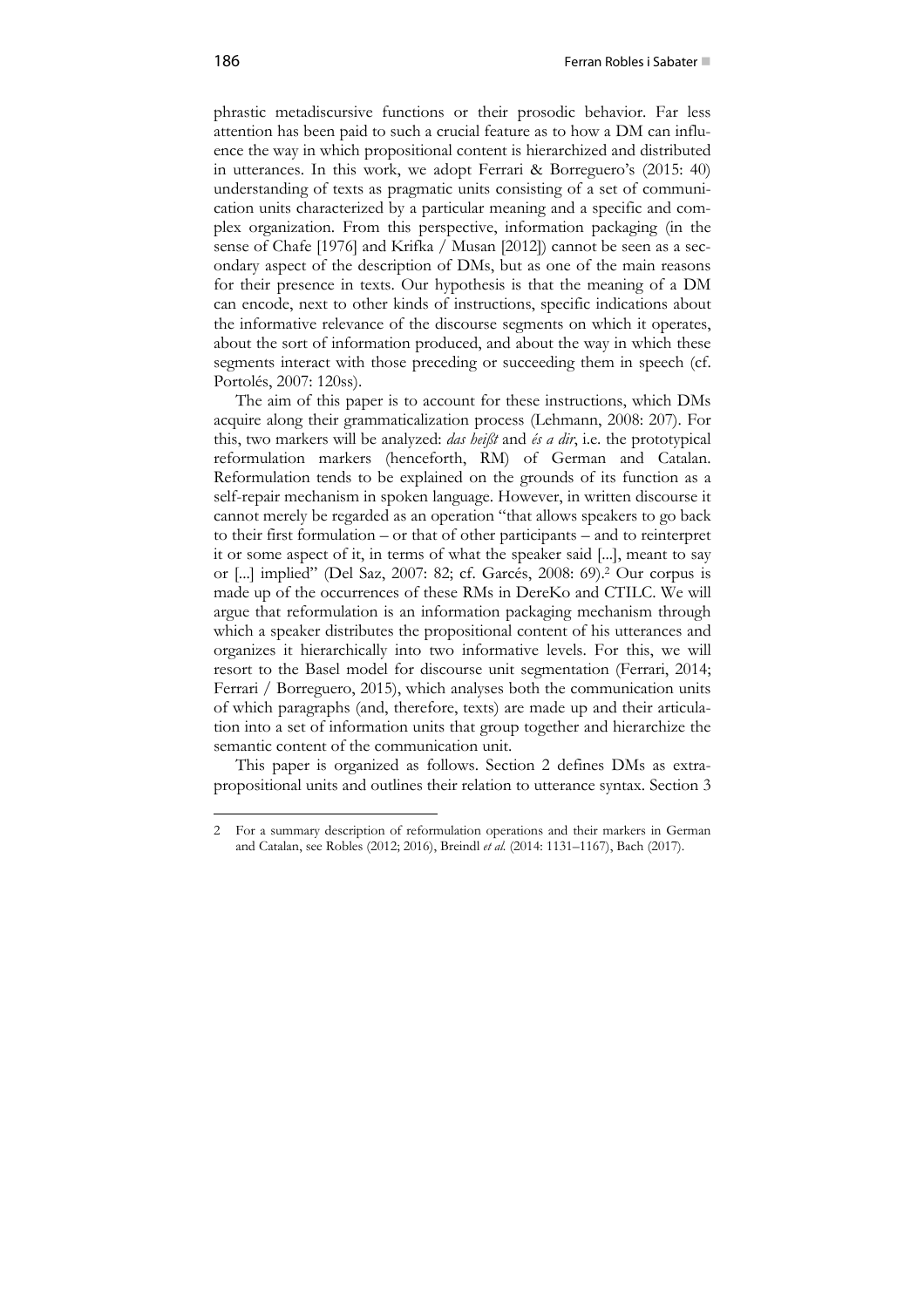examines the notions of sentence position and utterance position and shows the benefits of applying the latter to a better description of DMs based on the analysis of the information units of which the text is composed, and not so much of the grammatical units in which it is encoded (Halliday / Hasan, 1976: 2). Section 4 presents the Basel model for discourse segmentation and adapts it to the study of *das heißt* and *és a dir* for the purpose of this work. Conclusions are drawn in section 5.

#### ■ 2 DMs and utterance syntax

According to Portolés (2007: 25–26), DMs are

unidades lingüísticas invariables, [que] no ejercen una función sintáctica en el marco de la predicación oracional y poseen un cometido coincidente en el discurso: el de guiar, de acuerdo con sus distintas propiedades morfosintácticas, semánticas y pragmáticas, las inferencias que se realizan en la comunicación.

From a semantico-pragmatic perspective, Onea & Volodina complete this characterization of DMs by stating that

Es ist bekannt, dass Diskurspartikeln [...] nichts oder ganz wenig zum propositionalen Inhalt von Sätzen beitragen, sondern eher auf der Ebene der sogenannten projektiven Bedeutung (*projective meaning*) operieren, die expressive Bedeutung, Präsuppositionen, konventionelle Implikaturen etc. zusammenfasst. (Onea / Volodina, 2009: 292)

In line with these definitions, DMs must first of all be identified as elements that operate beyond the limits of sentence syntax and semantics ("hinter der Grenze", according to Dalmas, 1993: 205) and specify relations that correspond to the macrostructure of texts, such as connexion, modalization and metadiscursive instructions. Words and phrases belonging to this category are not subject to the valency or dependency relations that are characteristic of sentence syntax (Martín Zorraquino / Portolés, 1999: 4057; Pasch *et al.*, 2003: 331–332; Imo, 2012: 51). Nor does their meaning contribute to the truth-conditions of the propositions expressed by the utterance hosting them (Brinton, 1996: 34; Fraser, 1996: 167; Del Saz, 2007: 68). Their presence in texts cannot be explained on the grounds of sentence grammar, since their meaning is of a different kind: "der semantische Beitrag von Diskurspartikeln stellt Anforderungen an den Kontext oder kodiert Informationen über die Einstellung des Sprechers zu seiner Aussage" (Onea / Volodina, 2009: 292).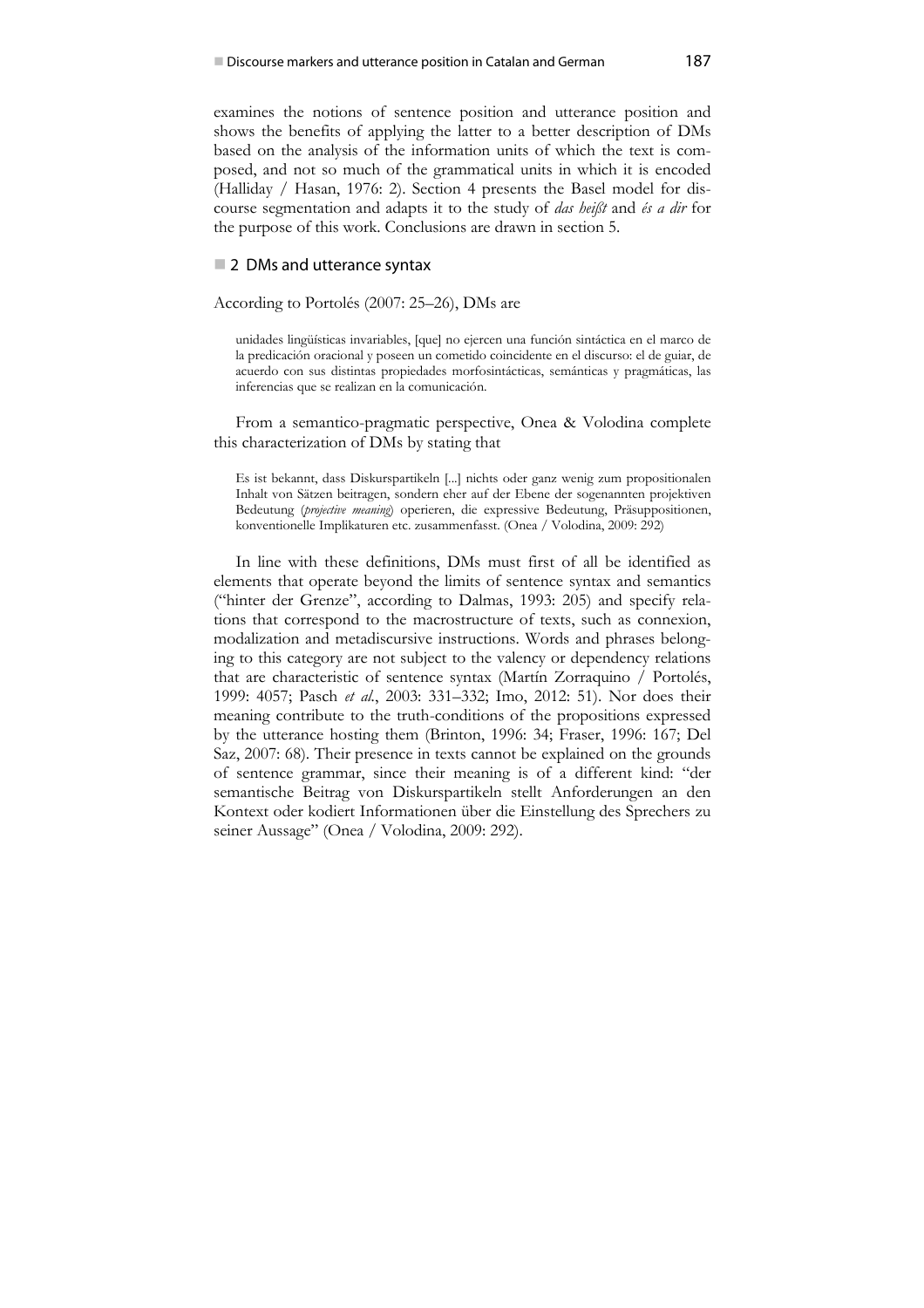Therefore, DMs are commonly said to operate in the margins of sentence relations (Martín Zorraquino / Portolés, 1999: 4057). Indeed, the "extrapropositional condition" of DMs (Llamas, 2010: 189ss) is one of their most outstanding features and results in varying degrees of syntactic mobility (Cuenca, 2006: 59; 2017: 114; Llamas, 2010: 189; Wöllstein, 2010: 70–71; Imo, 2012: 48; Breindl *et al.*, 2014: 1133–1134). Actually, the positional freedom that is typical of most DMs is due to two factors: on the one hand, to their parenthetical character, which in written discourse reveals through the use of graphic pauses (which, in turn, evince their independence from sentence relations). And, on the other hand, to the lexical or phrasal category in which each DM originated, since quite often "la libertad posicional de estos marcadores está restringida por el estatuto categorial al que estos elementos pertenecían originalmente" (Llamas, 2010: 199).3 Irrespective of that, neither the parenthetical condition nor the great positional mobility of DMs are necessary conditions for their definition as a class (Cuenca, 2006; Montolío, 2008; Llamas, 2010) nor explain their frequent use in texts.

The position of DMs has also played an important role for the definition of this category in German. The sentence topology in German main clauses involves a bracket structure that essentially realizes multi-part predicate expressions discontinuously, thus forming a bracket around the main content of the utterance (Diedrichsen, 2017: 44). In this way, three fields (or positions) can be identified: *Vorfeld* (pre-field), *Mittelfeld* (middle field) and *Nachfeld* (post-field) (Altmann / Hofmann, 2008; Wöllstein, 2010). The syntactic bracket opens with the second element in the sentence, which is characteristically a finite verb. In front of it a single syntactic member can be placed. However, there are a number of words and constructions that can appear before the sentence-initial element, that is to say, in the *Vor-Vorfeld* of the utterance (Thim-Mabrey, 1988; Auer, 1997; Imo, 2012). All these elements share two defining features: on the one hand, they operate at a level other than the sentence and, therefore, are not subject to its syntactic or semantic restrictions; on the other hand, they do not contribute to the propositional meaning of the utterance which hosts

<sup>3</sup> It cannot be ignored that all DMs have originated in grammatical units already existing in the language, which acquired at a given point in time the capacity to operate beyond the utterance limits: "Nos hallamos ante entidades que son susceptibles de funcionar dentro de los límites de la oración y que, tras sufrir modificaciones que afectan a su morfología, a su distribución sintáctica y a su contenido, pueden operar en un marco trans- o extraoracional" (Martín Zorraquino, 1994: 710).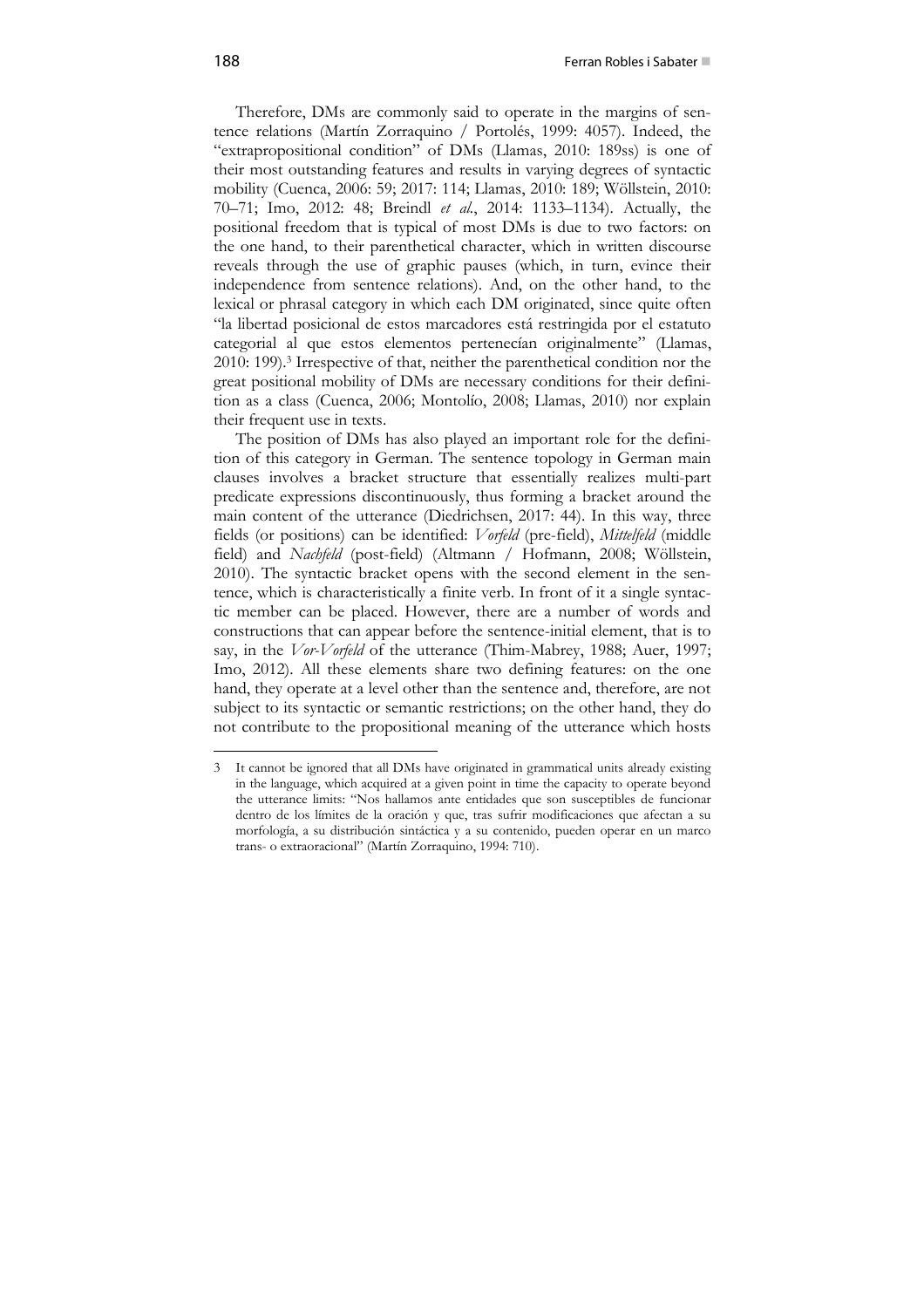them, but convey metadiscursive instructions. As posed by Thim-Mabrey (1988: 53),

Das Auftreten im sprachlichen Vor-Vorfeld ist selbst als sprachliches Mittel der expliziten Metakommunikation zu werten, wenn es für einen Ausdruck mehrere Stellungsmöglichkeiten im Satz gibt.

Auer (1997) redefines the sense in which Thim-Mabrey's explicit metacommunication must be understood:

Als Funktion von Vor-Vorfeldausdrücken wird in der Literatur oft die "explizite Metakommunikation" genannt: der Ausdruck im Vor-Vorfeld gebe dem Hörer Anweisungen, wie er die folgende Äußerung verstehen soll [...] Diese metakommunikative Funktion ist bei textbezogener (v.a. textverknüpfender) Verwendung von Vor-Vorfeldadverbialien auch in den hier untersuchten mündlichen Materialien deutlich erkennbar [...] Die Vor-Vorfeldkonstituenten dienen hier dazu deutlich zu machen, welche Position oder Funktion die Äußerung, die sie einleiten, in einer größeren Texteinheit hat. So wird in Ausschnitt (9) durch *nämlich* eine Erläuterung, in Ausschnitt (10) durch *außerdem* und in Ausschnitt (11) durch *dann* ein nächster Schritt in einer Liste/Aufzählung angekündigt. (Auer, 1997: 59)

In order to explain the position of these elements, Zifonun *et al.* (1997: 1502–1504) and Averintseva (2007: 141–142) have postulated the existence of an external field (or *Außenfeld*) in German utterances that surrounds the sentence core structure. Both left and right margins of the utterance differ from the pre-field and post-field positions, since they cannot host syntactic members subject to dependency relations.4 They rather convey procedural instructions that contribute to text construction and articulation: "In Sprache-in-Interaktion werden die Satzränder systematisch als Ort benutzt, um dort gesprächsorganisierende Einheiten zu platzieren" (Imo, 2012: 50).5

The external field of the German utterance is made up of a left margin (*linkes Außenfeld* or *Vor-Vorfeld*) and a right margin (*rechtes Außenfeld*, often equated to the notion of appendix or *Nachtrag*). Thim-Mabrey (1988: 55– 56) was the first to produce a tentative list of words, phrases, and fragments able to occupy the sentence-initial position while fulfilling meta-

<sup>4</sup> According to Averintseva (2007: 141), "diese [zwei Außenfelder] sind für Elemente vorgesehen, die syntaktisch keine Teile des Satzes im eigentlichen Sinne sind, während Vor- und Nachfeld echte Satzteile (d.h. Komplemente oder Adjunkte) aufnehmen, die aus bestimmten Gründen nicht auf ihrer Basisposition im Mittelfeld stehen".

<sup>5</sup> Cf. Martín Zorraquino (1994: 710), Selting (1994: 316), Llamas (2010: 194), Schwitalla (2012: 110).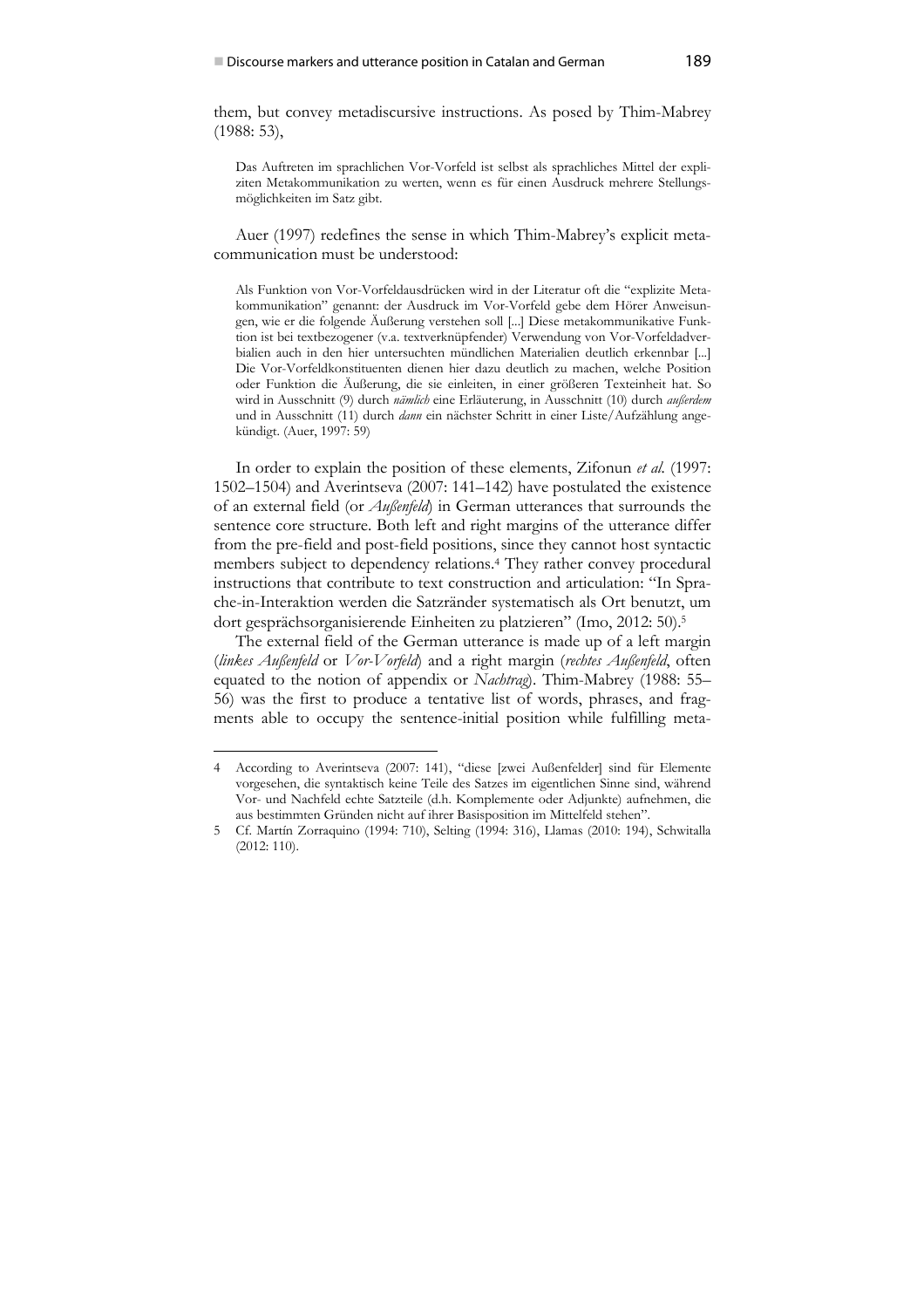communicative functions (cf. Meyer-Hermann, 1976: 84). As to the right margin, Altmann (1981) made the first thorough study of the mechanisms involved in the placement of syntactic members beyond the sentence bracket (both in the post-field and the right external field). Among them, one is especially relevant for the comprehension of DMs: the appendix or *Nachtrag*. Elements (phrases and clauses) placed in the *Nachtrag* position are characterized by their syntactic autonomy. They have the status of elliptical utterances and quite often their own illocutionary force. In written language, the appendix is separated from the sentence by a comma and is frequently preceded by a pragmatic marker such as *sogar*, *insbesondere*, *vor allem* or the RM *und zwar*. A major difference between the use of an appendix and the right dislocation (or *Rechtsversetzung*) concerns the kind of information rendered by the utterance. In the right dislocation, "a referential constituent which could function as an argument or an adjunct within a predicate-argument structure occurs instead outside the boundaries of the clause containing the predicate" (Lambrecht, 2001: 1050). Therefore, it does not contribute to the utterance with new meaning or referential constituents (i.e. it is thematic). Instead, an appendix provides new information (i.e. it is rhematic) and, consequently, contributes to text progression. It allows the speaker to connect, distribute, and organize topics and comments in discourse (Rath, 1979: 185–189).6

RMs such as *nämlich* and *és a dir* can be used as topic-comment organizers in this way. They help to sequence given and new information,<sup>7</sup> inasmuch as they introduce a referential constituent, which is specified hereinafter (cf. Auer, 2006: 288; Imo, 2013: 80; Breindl *et al.*, 2014: 1155s).

(1) Alle Kreditinstitute mit einer österreichischen Bankkonzession gehören einem der fünf Fachverbände der Kreditwirtschaft an, *nämlich* Raiffeisenbank, Sparkassen, Banken und Bankiers, Volksbanken oder Hypo-Banken. (*Die Presse* 02.07.2015)

<sup>6</sup> The appendix as the space in which German DMs fulfill their communicative function has been studied by Dalmas (1993), Vinckel (2006), Averintseva (2009), Onea / Volodina (2009), Schwitalla (2012: 114–115) and Breindl *et al.* (2014: 31–32), among others. All of them refer to the rhematic, parenthetical and foregrounding character of the discourse members placed in this position (cf. Wöllstein 2010: 73).

<sup>7</sup> In the sense of Finegan (2015: 271): "Given information is information currently in the forefront of an addressee's mind; new information is information just being introduced into the discourse".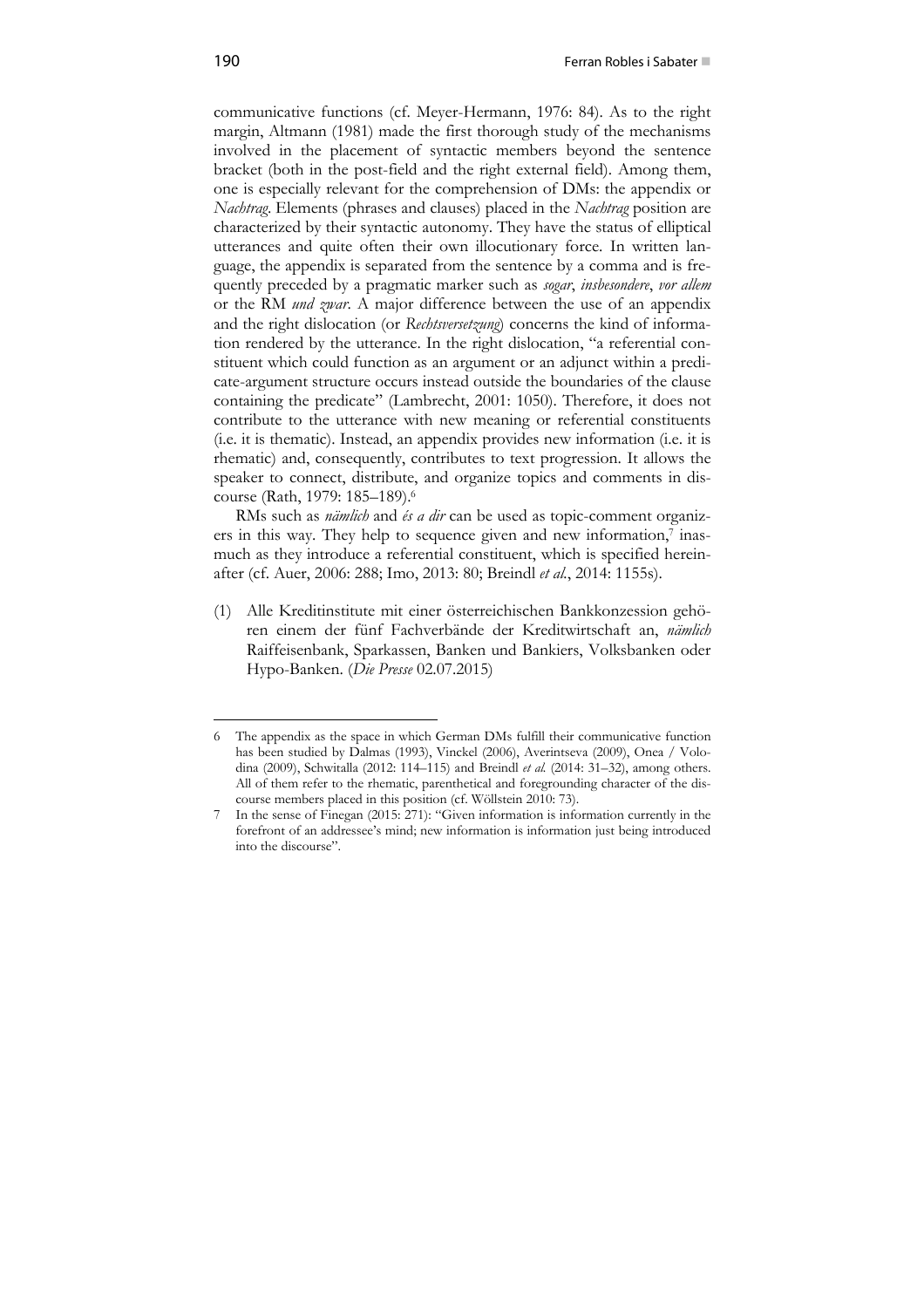(2) Röthlisberger va destacar especialment els noms dels sancionats amb targetes, *és a dir*, Urbano, Víctor, Schuster i Moratalla, com els més conflictius. (*Diari de Barcelona* 1987)

### ■ 3 DMs and utterance position

1

It is generally acknowledged that most DMs occupy the position in front of the discourse member on which they operate (cf. Brinton, 1996: 33; Gohl / Günthner, 1999: 59–60; Fiehler, 2004: 271ss; Imo, 2012: 51) or stay between the discourse members they link (Cuenca, 2006: 59; Llamas, 2010: 189; cf. Pasch *et al.*, 2003: 351ss). However, it would be hasty to conclude that there is a prototypical place for DMs inside the utterance, since "cuanto más individualizado se hace el estudio de los marcadores, la supuesta 'versatilidad' o 'movilidad' distribucional de éstos queda más en entredicho" (Martín Zorraquino, 2008: 44; cf. Brinton, 1996: 33; Del Saz, 2007: 91).

In current studies, three positions are designated for DMs: an initial (i.e. at the beginning of the utterance), an integrated in the utterance and a final position (Del Saz, 2007; Martín Zorraquino, 2008: 41–42; De Cesare / Borreguero, 2014: 57–58; Montañez, 2015). In this way, authors identify DMs that must appear before their scopes and distinguish them from those that only show a tendency to occupy this position but can take others inside the utterance.8 Nevertheless, this tripartite division proves futile when it comes to explain the most crucial aspect of DMs, namely which the reasons for their presence in texts are and, for the purpose of this paper, how their placement in certain positions can influence text organization and progression.

To answer these questions, two major epistemological issues must be settled. The first one concerns the scope of the concept of *position*, which

<sup>8</sup> Cuenca (2006: 59) refers in this way to DMs such as *ara (bé)*, *és a dir*, *això és* and *o sigui*: "Si bé la mobilitat posicional és un del trets característics del connectors parentètics, cal tenir en compte que alguns només admeten la posició inicial respecte del segon membre de la connexió". This is one of the reasons why the textual behavior of these parenthetical markers can be equated to the linking function of conjunctions: "el connector per excel∙lència" (Cuenca, 2006: 46; cf. Llamas, 2010: 189). German DMs (specifically, RMs) such as *und zwar*, *beziehungsweise* or *das heißt* also have mobility restrictions and must always occupy the utterance-initial position, whereas others such as *genauer gesagt* or *mit einem Wort* still admit some degree of mobility (cf. Breindl *et al.*, 2014: 1133s; Robles, 2016: 73).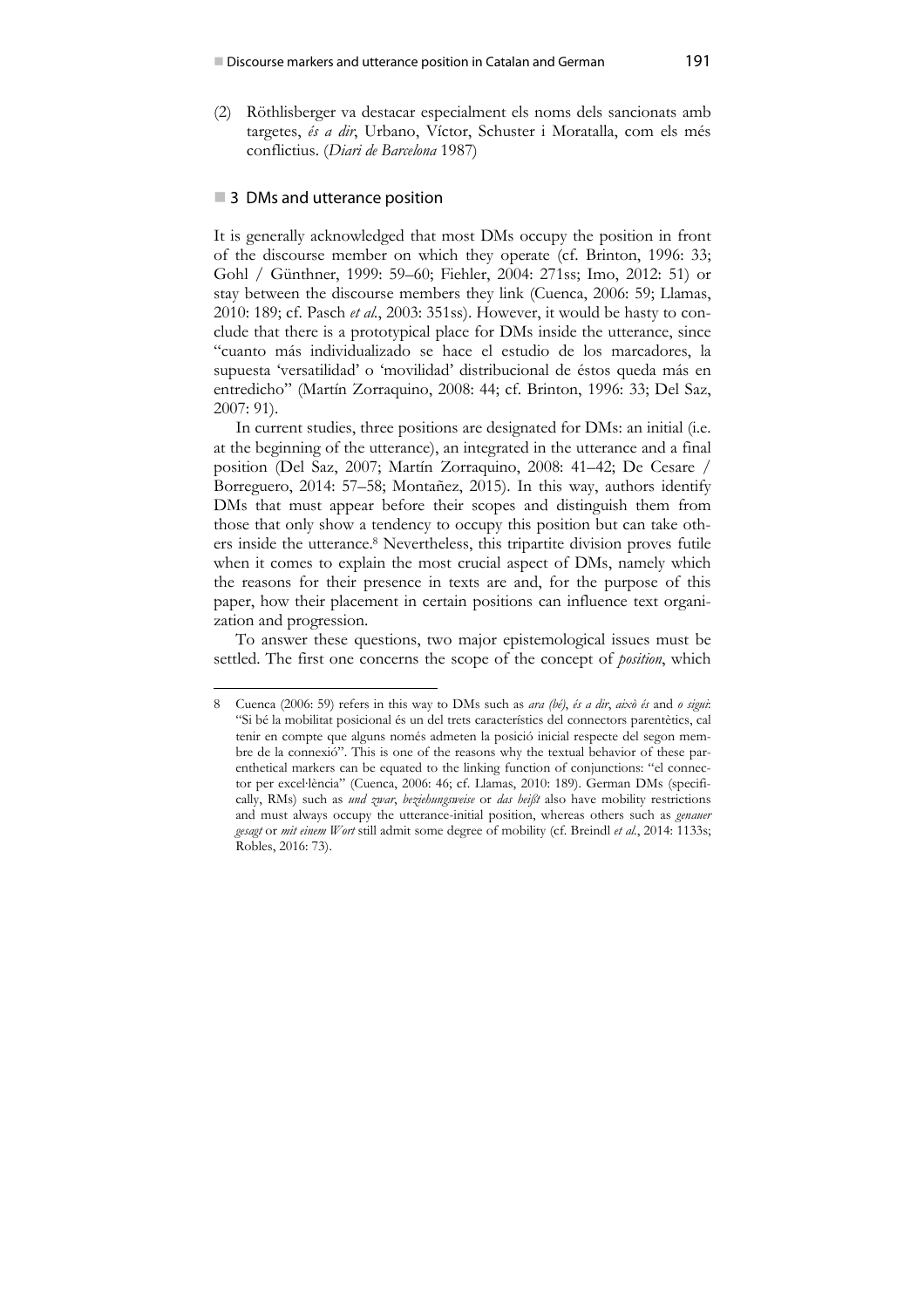has quite often been applied indiscriminately to very diverse phenomena both of the sentence and the discourse levels (Montañez, 2015: 87). We will refer to the notion of *discourse position* as described by Montañez (2015: 88):

la posición puede entenderse en dos niveles: sintáctico y discursivo. La posición que ocupa un elemento será una noción sintáctica si se analiza respecto a unidades sintácticas, y será discursiva si se estudia dicho elemento en relación con unidades del discurso [...] En el caso de los MD, dado que sintácticamente son marginales, periféricos o extraoracionales y quedan fuera de la unidad gramatical oración, su posición se establece respecto a otro tipo de unidad, al enunciado o miembro del discurso. A esto nos referimos con *posición discursiva*.

The second major issue refers to the kinds of units with respect to which the position of a DM is to be defined.<sup>9</sup> Since sentences (or clauses) can no longer be regarded as the minimal communication units of which texts are made up,10 it is compulsory to determine which other units can help us analyze the use of DMs and account for their functions in texts. The definition of these units cannot be based on grammatical features, but must rely on phenomena concerning the interactive aspects of communication. Only in this way it will be possible to properly analyze the processes that govern text construction and organization.

For this purpose, diverse models for discourse segmentation have been formulated in the last two decades (cf. Borreguero, 2014: 361; Pons, 2014b). All of them focus on utterances as the minimal units of communication and point to their illocutionary autonomy as their defining feature. In the present study, we follow the Basel model (Ferrari, 2014; Ferrari / Borreguero, 2015), in line with which a text consists of a set of "Unidades Comunicativas que están organizadas dentro de un sistema que supone diversas perspectivas semántico-pragmáticas" (Ferrari / Borreguero, 2015: 48). In this analysis, the key unit is the Communication Unit (henceforth, CU), which, when explicit, manifests itself in the form of the utterance. A CU

is characterised by the fact that it is the result of a communicative act having simultaneously an illocutionary force, within the meaning attributed by Austin, and a textual

<sup>9</sup> Both position and unit are, actually, complementary notions in the study of DMs: "la posición, como orden de un elemento, se establece con respecto a otro en el seno de una unidad o grupo" (Montañez, 2015: 80). Their interdependence is shown by the fact that, in the same way that a DM takes a position with respect to the unit that contains it, the kind of unit also influences the textual function fulfilled by the DM (§ 4).

<sup>10</sup> According to Halliday & Hasan (1976: 2), "a text does not CONSIST of sentences; it is REALIZED BY, or encoded in, sentences".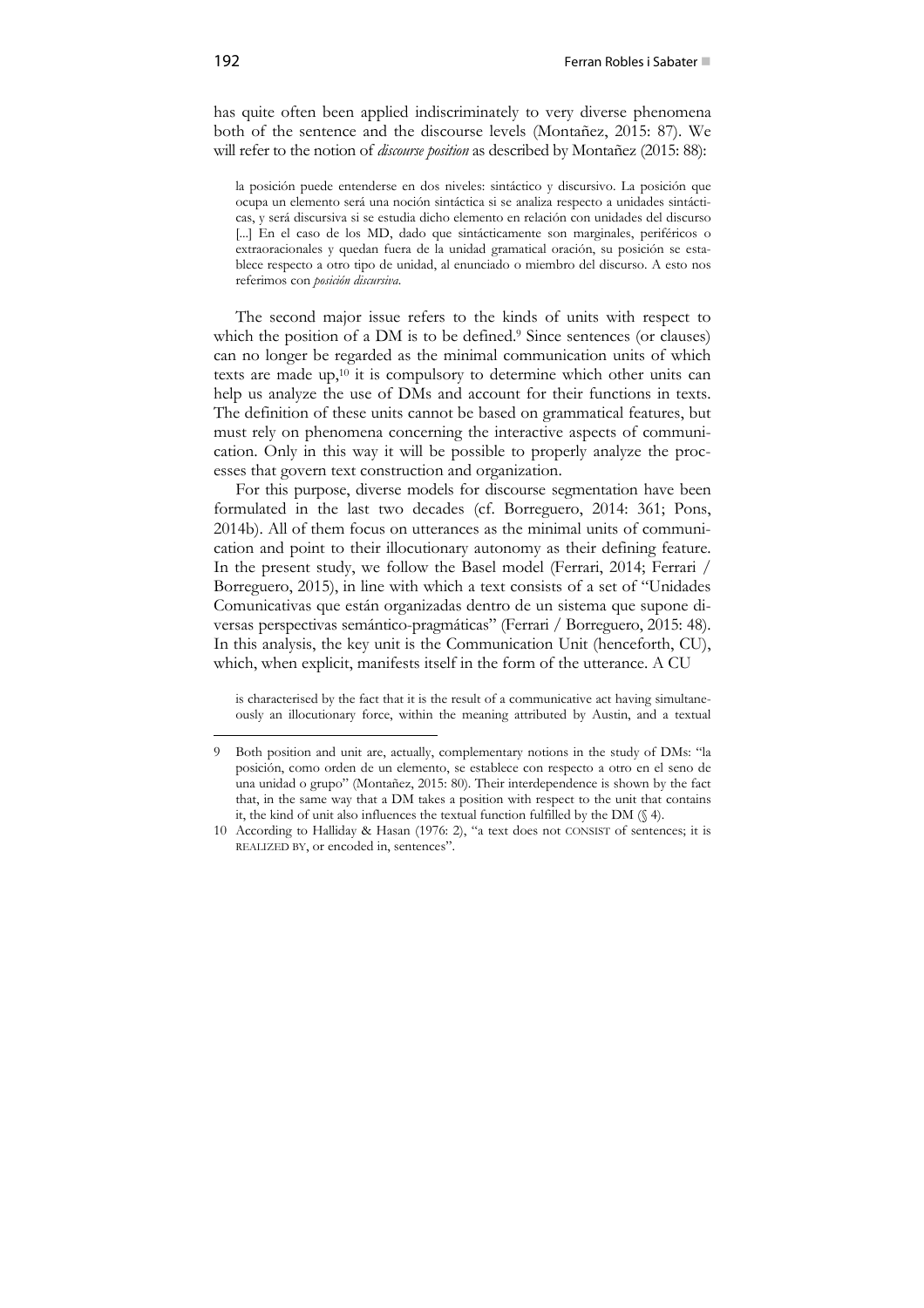composition function, which is defined in relation to the cotext (conclusion, explanation, reformulation, specification, addition, etc.). (Ferrari, 2014: 26)

The semantico-pragmatic content of a CU has a complex information structure, which must be analyzed in three different levels: (i) a level defining the presence and saliency of textual referents in the discursive memory; (ii) a topic-comment level; and (iii) a hierarchico-informational level, which articulates the CU into informationally autonomous and hierarchized information units (Ferrari, 2014: 37). For the purpose of our research, we will focus on this third dimension, that is to say, on the study of the articulation of texts into information units (henceforth, IU), "whose purpose is to group together and hierarchize the semantic content of the CU" (Ferrari, 2014: 26).

### ■4 The Basel model for utterance segmentation

From the point of view we adopt in this paper, communication must be understood as an intentional act with a definite purpose. Speakers construct their texts following strategies adapted to their aims (cf. Rath, 1979: 76; Antos, 1982: 91–99; Bührig, 1996: 79–80) and use their metapragmatic consciousness to select the formulation that better adjusts to the effect they want to achieve (Portolés, 2004: 27). The choices made by speakers do not just concern the grammar (syntax, morphology) and vocabulary they use in their utterances to construct propositional content. They also refer to how this content is sequenced and distributed in the IUs of which these utterances (and, therefore, the text) are made up. The organization of propositional meaning is never arbitrary, since it accommodates to the strategy designed by the speaker in view of the recipient's expectations. As Portolés (2010: 283–284) remarks,

Los seres humanos organizamos el discurso de forma que se acomode a los conocimientos contextuales de nuestros interlocutores en el momento de la enunciación [...] Dicho con otras palabras, los hablantes al organizar un discurso no sólo tenemos en cuenta aquello que queremos comunicar, sino también los estados mentales que prevemos en nuestros interlocutores, si desconocen –pongamos por caso– lo que les vamos a contar, si tienen una noticia previa o si se han hecho una idea equivocada de lo que, en realidad, ha sucedido.

Thus, a speaker not only provides his interlocutors with the amount of information that they need at each moment of the communication process; he also does it in a way that proves the most convenient for his purposes.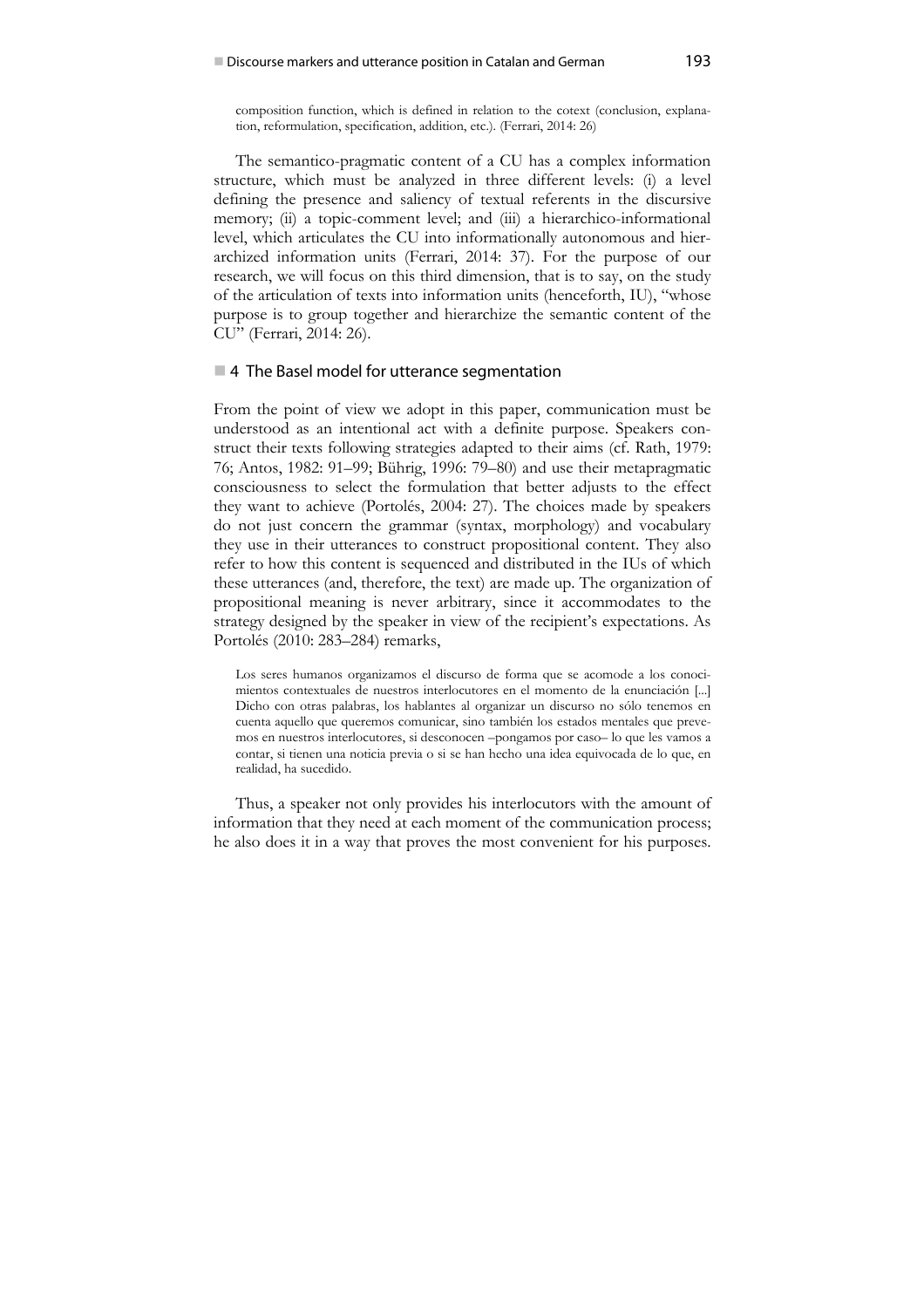He organizes the data that he wants to present and arranges them in text as a sequence of information blocks. To help his interlocutors interpret the relevance of each block for text progression, the speaker resorts to different devices with which he establishes grammatical cohesion as well as informational hierarchy.

In line with this, the Basel model for text segmentation considers that the structuring unit of the utterance is the IU (Ferrari / Borreguero, 2015: 59). An utterance may contain a single IU or be composed of several IUs; in the latter case, the IUs create a hierarchy in which the unit known as the *nucleus* is placed in the foreground: "it is the Nucleus that defines the illocutionary force and the textual function of the Utterance that contains it" (Ferrari, 2014: 38). This nucleus may be accompanied by two units belonging to the informational background of the utterance: "the Frame, which precedes the Nucleus, and the Appendix, which accompanies Nucleus, Frame or also an Appendix in an inserted or consecutive position" (Ibid.). Both *frame* and *appendix* are informationally subordinate units "unable to take on the illocutionary force and textual function played by the Utterance as a whole (via the Nucleus)".

The frame provides "the framework for the Nucleus by offering denotative content, propositional attitude content or procedural content" (Ibid.). In this way, the frame supplies the semantic coordinates for a truthconditional interpretation or specifies "the illocutionary or textual (logical, thematic, polyphonic) *raison d'être* of the Nucleus".

The appendix completes the content of the IU (nucleus, frame or appendix) to which it is attached. For this, it provides *a posteriori* or *in media res* indications of semantico-denotative, illocutionary or textual relevance. Unlike the nucleus, the appendix provides instructions with a local textual scope and, thus, has no direct impact on the semantico-pragmatic progression of the utterance (Ferrari, 2014: 49).

- (3) Es soll ein Solidarmodell sein, genauso wie beim geplanten Semesterticket. // / *Das heißt*, /<sup>Frame</sup> / jeder Student bezahlt, /<sup>Nucleus</sup> unabhängig davon, ob er es nutzt oder nicht. /Appendix //11 (*Nürnberger Zeitung* 21.05.2014)
- (4) Aquest any, a més dels contactes iniciats l'any passat, hi haurà una representació de directors soviètics. // / Com Jean Renoir, /Frame jo també crec en l'organització horitzontal del món, /Nucleus *és a dir* que

<sup>1</sup> 11 In the Basel model, CUs are separated by a double slash, and IUs by a single slash.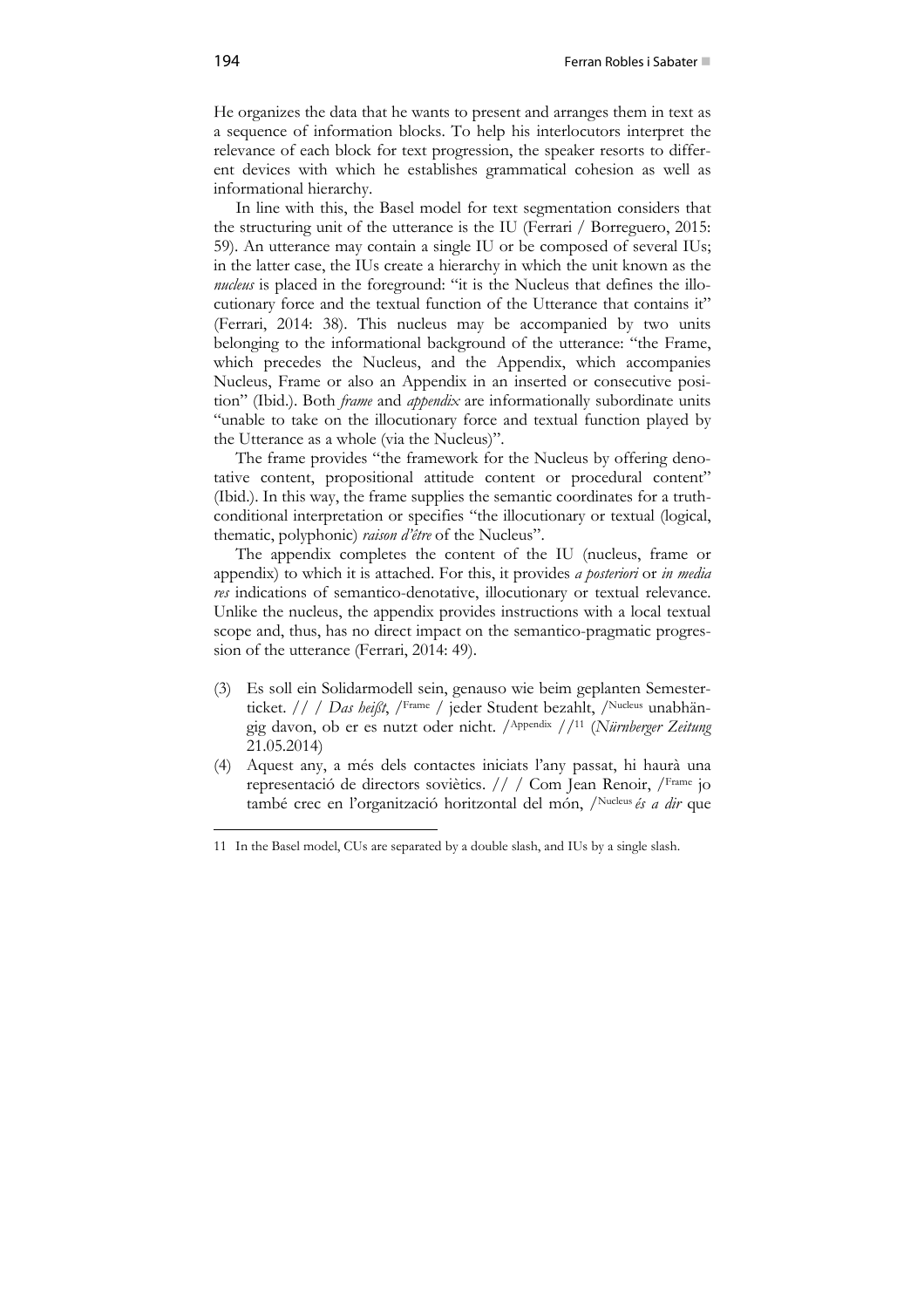un fuster de Tailàndia s'entendrà perfectament amb un Fuster d'Islàndia. /Appendix // El mateix passa amb els pintors, amb els escriptors i amb els cineastes. (*Setze* 1988)

Let us now consider how this model can be applied to the description of RMs for the purpose of this study. A few preliminary specifications must be made regarding the three kinds of IUs identified by the Basel group and their relevance for the analysis of RMs. First, RMs can only appear in subordinate IUs; in other words, they cannot take the nuclear unit on their own, since they are unable to convey the propositional meaning necessary to express an illocutionary act. This makes them different from other DMs that can be used in the same way as holophrases and, thus, constitute an utterance by themselves.12 Second, according to the Basel authors, both frame and appendix provide "background information, in the sense that it is not directly responsible for the communicative act performed by the Utterance" (De Cesare / Borreguero, 2014: 74–75). However, as will be seen below, RMs saturating the frame unit do not just link the nuclear information of their utterance to the preceding co-text, but very often they are the only clue for the recipient to recognize its illocutionary force.13 Third, next to the IUs mentioned above, the Basel model identifies the *comment* (i.e. a parenthetical construction) as an autonomous CU inside the utterance that is endowed with its own illocution. The distinction between the appendix and the comment often proves irrelevant for the study of RMs irrespective of whether it is made on the grounds of punctuation or of argumentative orientation. For this reason, we will refer to all IUs attached to or inserted into other IUs as appendixes.

### 4.1 *Das heißt* and *és a dir* in the frame unit

1

A reformulation always sets up a relation of cohesion between two discourse elements (words, complex phrases, clauses, sentences or paragraphs) (Garcés, 2008: 76; Robles, 2012: 167). When these elements have the status of utterances, the RM tends to take the initial position of the second member (cf. Onea / Volodina, 2009: 295; Breindl *et al.*, 2014:

<sup>12</sup> See, for example, De Cesare & Borreguero's (2014: 73–74) reflections on the operators it. *anche*, fr. *aussi* and sp. *también* in the nuclear unit "with no additional linguistic material".

<sup>13</sup> As posed by Ferrari & Borreguero (2015: 139): "la creación de un Marco es un modo para explicitar un contenido como trasfondo sobre el que el Núcleo asume su específico valor pragmático".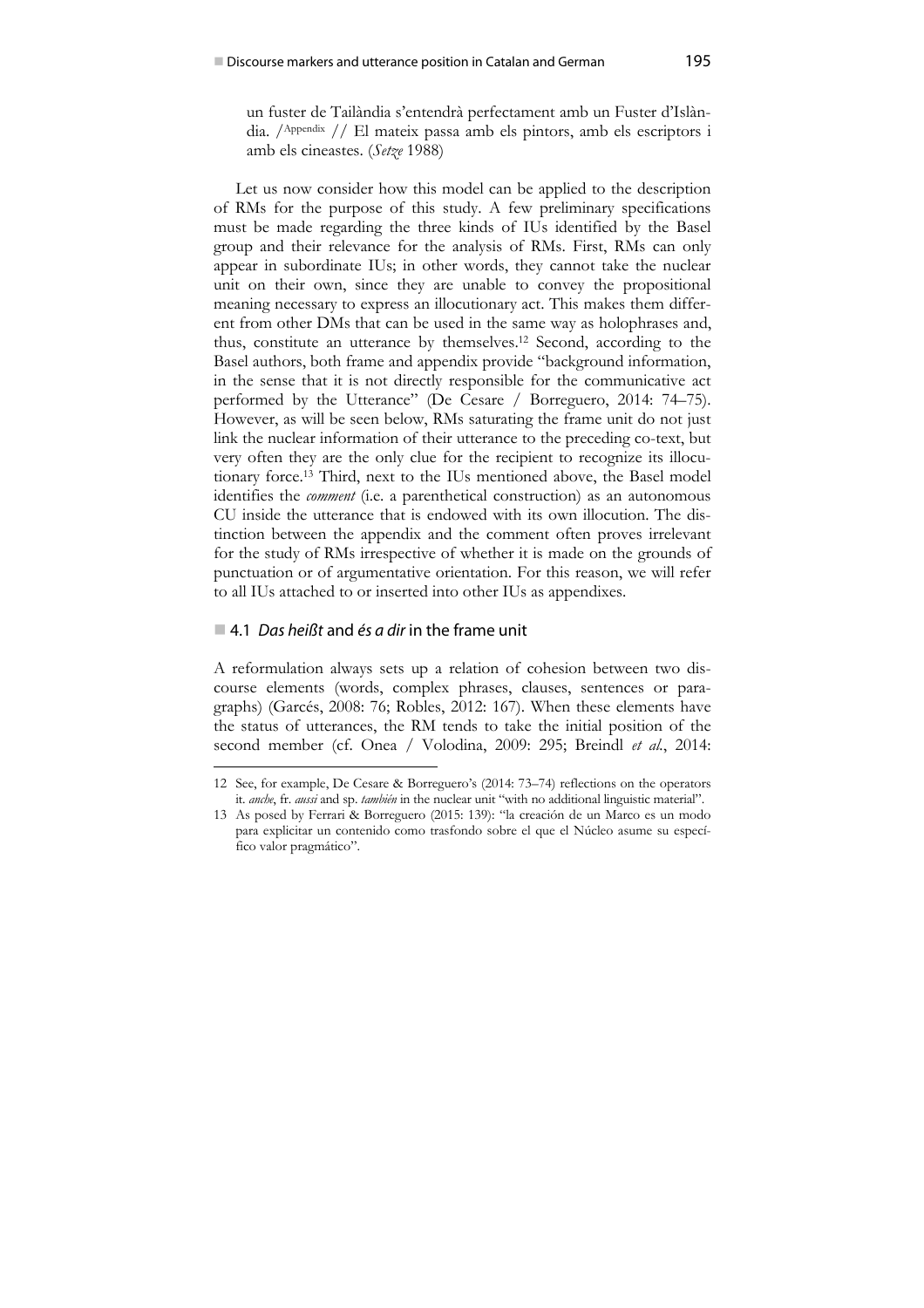1142), thus generating what Portolés (2007: 30) and Llopis (2016: 241) call a sort of text deixis (cf. Breindl *et al.*, 2014: 1132). The RM links the new utterance to the previous one, while specifying the semantic relation between them.

The RM in the frame unit provides three kinds of instructions for the recipient of the text: first, it presents the new CU (in other words, the utterance it initiates) as the continuation of a previous CU, which becomes partially or totally replaced by it. Second, it specifies in which way the propositional content of the second CU has to be understood with relation to the first CU (as an explanation, an identification of a textual reference, a specification, a correction, an illustration or a summary of it). And third, it introduces the second part of the reformulation as the nucleus of the new utterance. In doing so, it foregrounds its propositional content and presents it as a relevant issue for the argumentation developed in the text. In this sense, both *das heißt* and *és a dir* function somewhat like focus particles.

- (5) Soldaten sind keine Mörder. Jedenfalls nicht in einem Land, dessen Armee keine Angriffskriege führen darf. So steht es im Grundgesetz der Bundesrepublik. // / *Das heißt*: /Frame Unseren Soldaten sind nur Verteidigungs- und Friedenseinsätze erlaubt. /Nucleus // (*Die Zeit* 01.05.2014)
- (6) "A Guatemala mana l'exèrcit", va dir ahir a Madrid el cap guerriller Rodrigo Asturias. // /*És a dir*, /Frame no mana Cerezo i sí els EUA. /Nucleus // (*Diari de Barcelona* 1987)

The focal function of these two RMs becomes especially manifest when they are used to introduce the summary of the propositional content presented in the previous utterances. In such case, the new formulation does not just gather and encapsulate prior information; it is also the culmination of a chain of data leading to a conclusion. For this reason, it is not unusual to find RM in this position in written argumentative texts<sup>14</sup> introducing the (subjective) conclusion to which the speaker wants to lead his interlocutors.

(7) Die Menschen im Wissenschaftsbetrieb sollen ihr Leben nach der Laufzeit von Forschungsprojekten und Fördermitteln richten. Das ist unwürdig– und es kann nicht funktionieren: Gute Wissenschaft braucht gute Arbeitsbedingungen. // / *Das heißt*: /Frame Dauerstellen

<sup>14</sup> Many of the examples presented in this study come from newspaper opinion columns.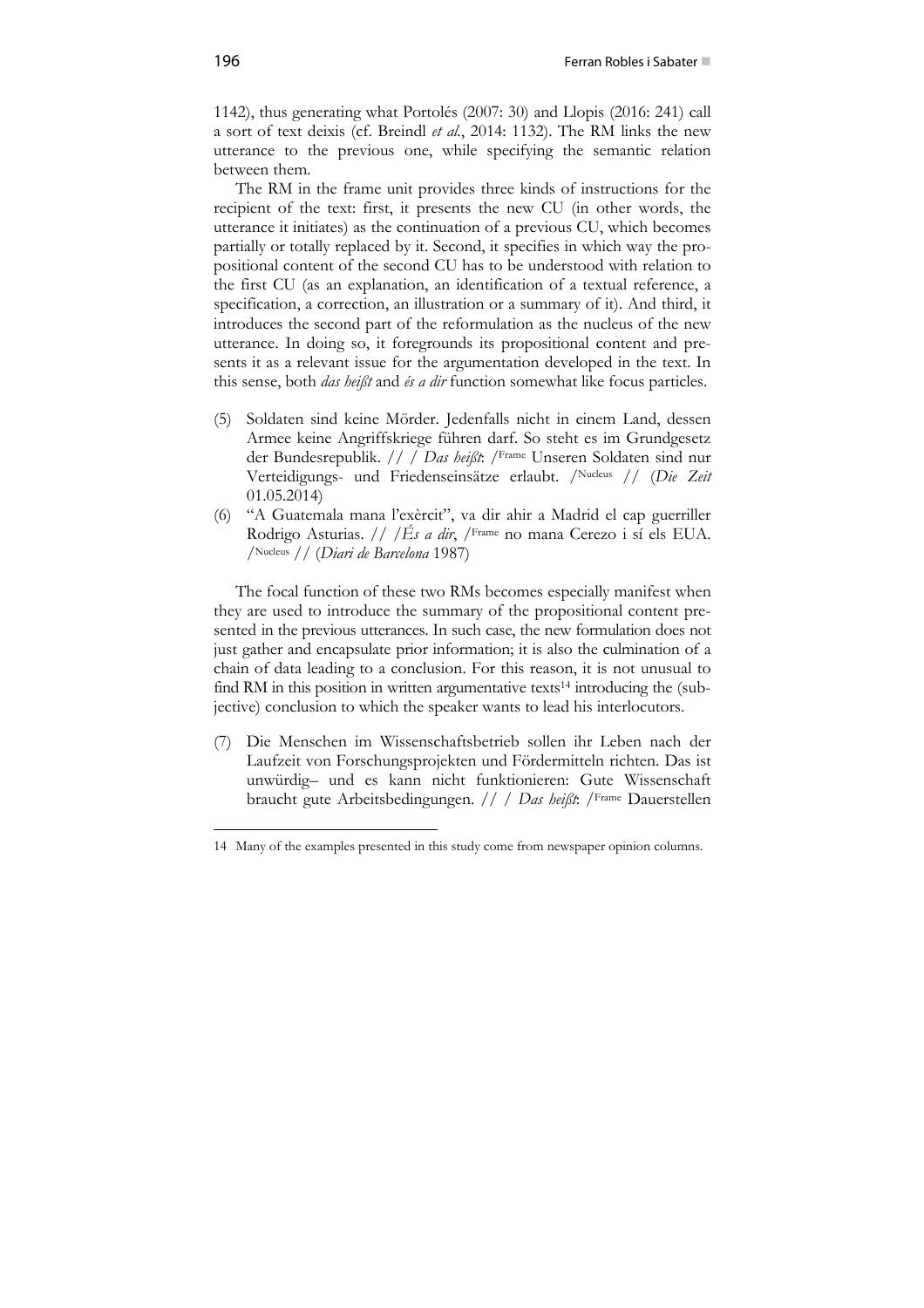für Daueraufgaben und sichere Stellen während der Doktorarbeit oder Habilitation. /Nucleus // (*Süddeutsche Zeitung* 09.06.2015)

(8) Les obres literàries més traduïdes al castellà provenen de l'anglès, seguides de les del francès, l'alemany i l'italià. Per exemple, mentre que l'any 1982 es van traduir de l'anglès al castellà 3.863 obres, l'any passat la xifra va augmentar a 4.625. Però a la pregunta a Milagros del Corral, secretària de la Federació del Gremi d'Editors d'Espanya, de quantes obres es traduïen del castellà a altres idiomes, no va poder donar xifres, però va dir que "moltes menys". // / *És a dir*, /Frame els editors espanyols vénen a la fira del llibre de Frankfurt sobretot a comprar drets d'autor i en molta menys mesura a vendre. /Nucleus// (*Diari de Barcelona* 1987)

Not all the typical functions of explicative RMs (Garcés, 2008: 113; Robles, 2012: 172) occur in this position (at least, in written texts). Next to recapitulations, *das heißt* and *és a dir* are commonly used to introduce explanations when they saturate the frame unit.

- (9) Die Kultusministerkonferenz legt die Termine für die Sommerferien für alle Bundesländer fest – und zwar immer über einen Zeitraum von sechs Jahren im Voraus. Um Staus, volle Züge und ausgebuchte Urlaubsquartiere zu vermeiden, nehmen 14 der 16 Länder an einem sogenannten rollierenden System teil. // /*Das heißt*, /Frameder Beginn der sechswöchigen Sommerferien verschiebt sich von Jahr zu Jahr. /Nucleus // (*Hannoversche Allgemeine* 12.06.2014)
- (10) La novel∙la negra elimina problemes plantejant el mecanisme de manera directa. // /*És a dir*, /Frame A ha d'aclarir X pels motius més insospitats i inversemblants. /Nucleus // (*El Temps* 1986)

Operations such as definition, identification of a textual referent or metonymic denomination are scarcely found in the analyzed corpus.

## ■ 4.2 *Das heißt* and *és a dir* in the appendix unit

1

Like the frame, the appendix is a subordinate component that conveys background information. Unlike it, it has a very reduced scope15 and does

<sup>15</sup> As Ferrari & Borreguero (2015: 150) remark, "donde la estructura global del Enunciado permite la elección, la presentación de una información como Apéndice puede responder justamente a la voluntad de circunscribir localmente sus efecto semántico-pragmáticos".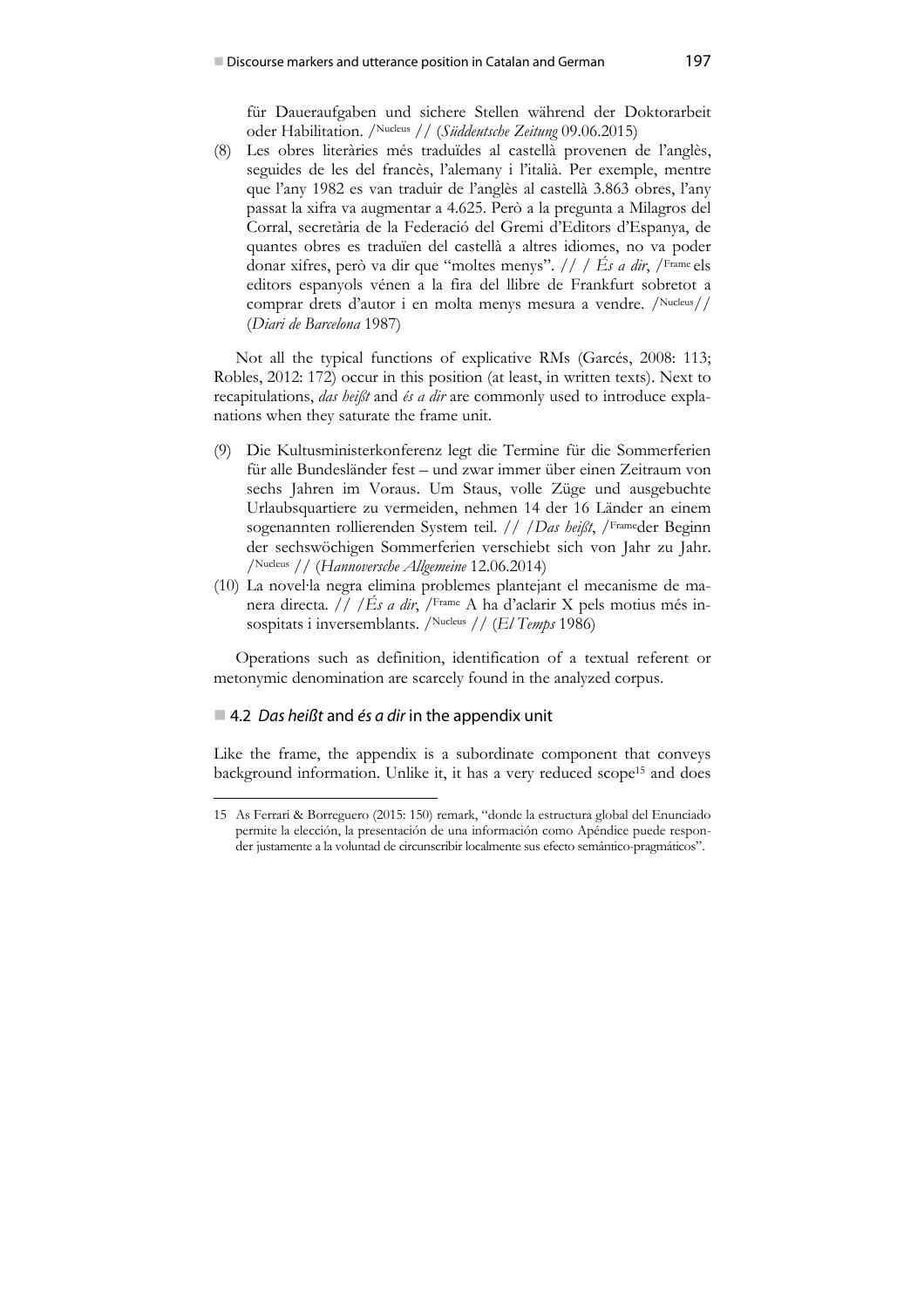not collaborate in guaranteeing the continuity and coherence of the text in the way a frame does.

From a communicative point of view, the Basel authors link the appendix unit to two crucial operations: "Firstly, it may be exploited for modalising and correcting content in the Utterance without, however, modifying the balance of the text" (Ferrari, 2014: 49). With regard to the use of RMs in the appendix unit, this becomes especially manifest when the appendix attaches to a frame or to the nuclear element that functions as the topic of the utterance. In such case, the creation of an appendix generates a well-delimited hierarchical structure that allows the speaker to introduce necessary information without adding syntactic complexity to the sentence (Ferrari / Borreguero, 2015: 152).

- (11) // / Sämtliche Jubiläumsfahrer,/Nucleus- *d. h.* alle, welche das Iron Bike Race bereits zum zehnten Mal absolviert haben, /Appendix werden speziell geehrt werden. /-Nucleus // (*Die Südostschweiz* 22.09.2006)
- (12) // / Els de dalt, /Nucleus- *és a dir*, els que paguen, /Appendix no donen l'abast, / Nucleus i molt menys quan hi ha persones que es dediquen a pidolar el poc que tenen. /Appendix // (*Pa de Cera* 1985)

And, "secondly, the choice of Appendix is an ideal strategy for ensuring [...] that the reader has fully understood the content of the Utterance" (Ferrari, 2014: 49). This operation can assist a lexical understanding or an encyclopedic understanding, as in (13–14), where the speaker recalls certain denotative information that may not be present in the mind of the recipient.

- (13) // / Manche Proteine /Nucleus- (Eiweiße) /Appendix denaturieren bei 40 Grad Celsius, /-Nucleus *das heißt*, sie verändern ihre Struktur. /Appendix // (*Mannheimer Morgen* 22.11.2008)
- (14) // / La paraula làser és l'acrònim de l'expressió anglesa "Light amplification by stimulated emission of radiation", /Nucleus *és a dir*, l'amplificació de la llum mitjançant l'emissió estimulada de radiacions. /Appendix // (*Avui* 1988)

These two functions can be fulfilled by appendixes introduced by a RM in any utterance position. However, it is characteristic that long reformulated segments appear in the right margin of the utterance, rather than attached to the frame or inserted into the nucleus.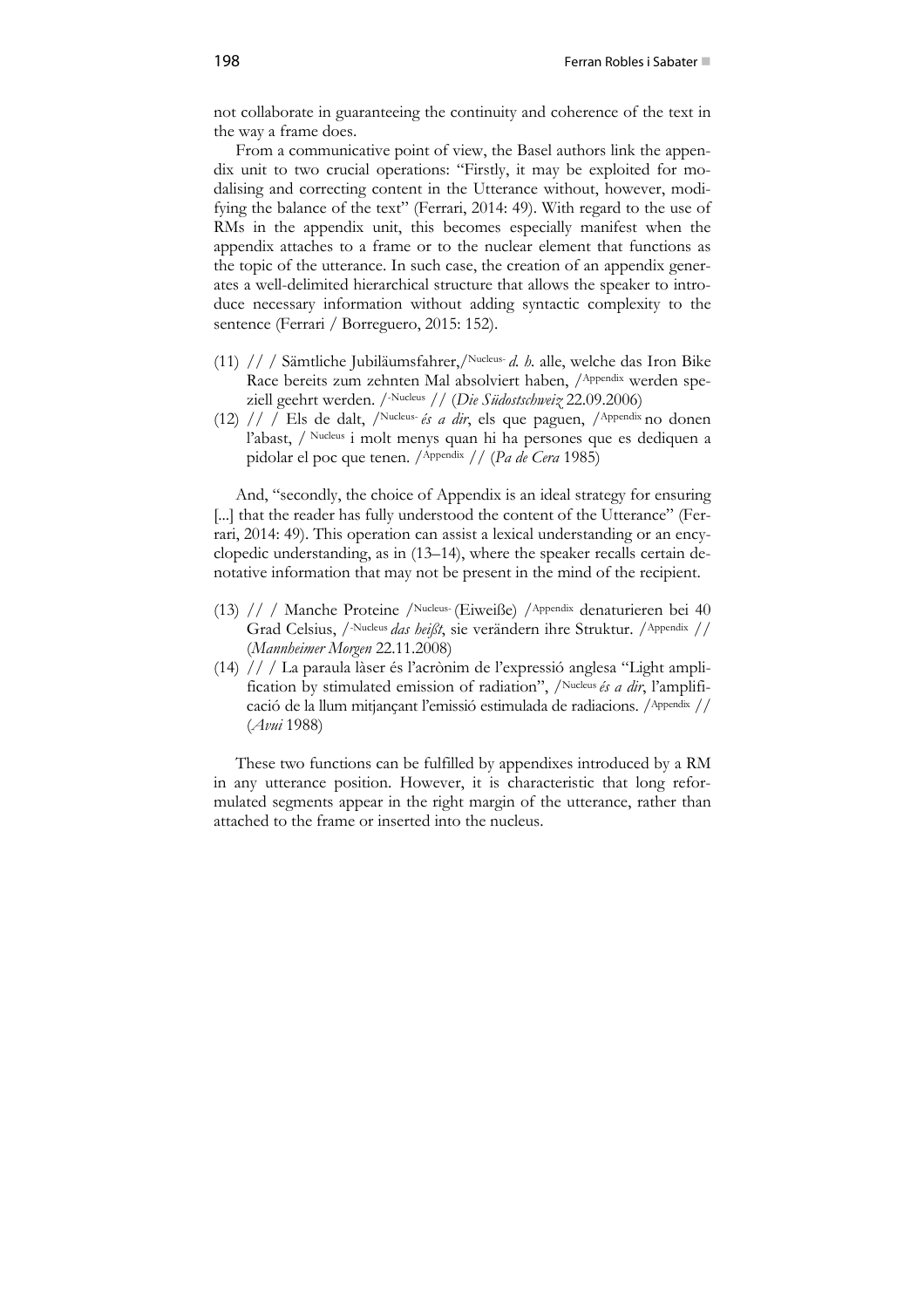- (15) // / Die AUA ist ein klassischer Hub-Carrier, /Nucleus *das heißt*, sie bedient von einem Punkt aus ihr Streckennetz und nimmt dort auch eigene Umsteiger sowie jene von Partner-Airlines auf. /Appendix // (*Die Presse* 04.12.2014)
- (16) // / L'Abedul és un restaurant de cuina natural, /Nucleus *és a dir*, de carns a la brasa i amb salses de pebre verd o de roquefort, de peixos blancs a la basca, al forn o a la marinera, /Appendix1 i de no gaires complicacions. / Appendix2 // (*Avui* 1988)

When an appendix opened by a RM attaches to the frame of the utterance, it adds further information about the instructions contained in it.16 This can be done in two ways: either the appendix identifies a textual referent or it restricts the validity of the circumstances expressed by the frame, as in the following examples:

- (17) // / Was die Einführung des Abiturs nach zwölf Jahren betrifft, /Frame *d.h.* genauer die KMK-gemäße Einführung des Abiturs nach zwölf Schuljahren nach Auslaufen der Übergangsbestimmung für die neuen Bundesländer, /Appendix so gibt es in der Sache keinen Unterschied zwischen den Vorstellungen der Landesregierung und dem Gesetzentwurf der CDU. /Nucleus // (*Sitzungsprotokoll Landtag Mecklenburg-Vorpommern* 28.06.2001)
- (18) // / Cada dia que passa amb el boicot pràctic dels Estats Units cap a Contadora, */Frame és a dir*, cap a al solució del diàleg, */Appendix el tema de* Nicaragua resta més bloquejat. /Nucleus // (*El Temps* 1986)

Here, the presence of the RM points out that the content of the appendix has to be interpreted as background, secondary data with respect to the main line of the progression of the text, that is to say, it is not part of its main pillar information (cf. De Cesare / Borreguero, 2014: 80).

An appendix opened by a RM can also be connected (either inserted into or attached) to the nucleus of the utterance. The samples we have

<sup>16</sup> A frame saturated by a RM cannot take an appendix due to its lack of propositional meaning. When such frame is followed by another IU not corresponding to the nucleus, we must conclude that the CU hosts two coordinated frames. See, for example: "La nit del 9 de juliol de 1884, es va produir un incendi que, a més d'altres danys, va reduir a cendres seixanta-dues banderes*. // / Es a dir*, /Frame1 segons l'esmentat Jaume Torrents, /Frame2 el foc va destruir les nostres banderes." /Nucleus // (*Vexil∙la Catalana* 1985)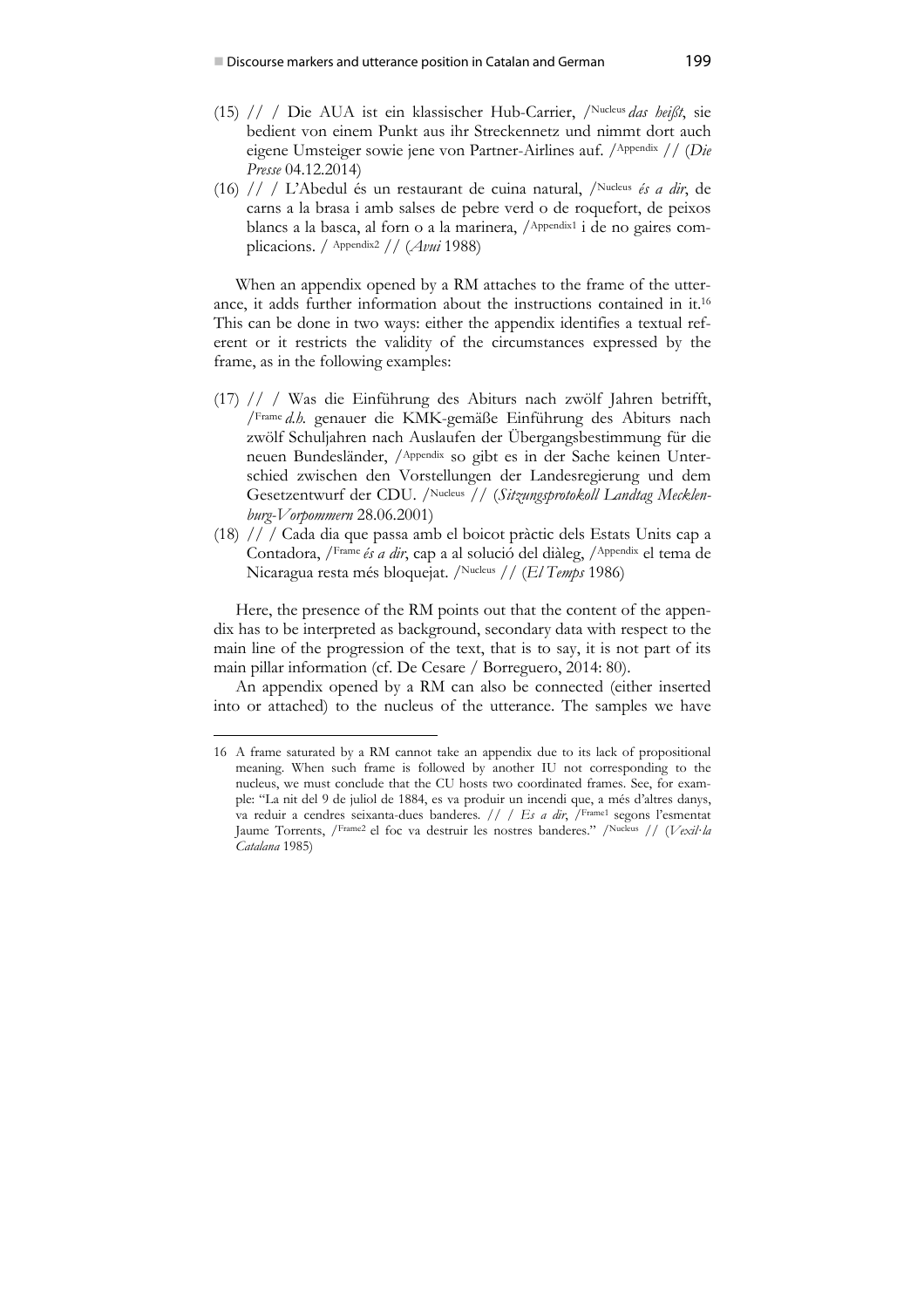collected seem to suggest that the placement of such an appendix within the nucleus or after it does not necessarily correlate with the length of the reformulated segment; it is also related to the newness of the information introduced by the RM.17 Thus, reformulations placed inside the nucleus of an utterance tend to have a more restricted scope and do not contribute to the dynamics of text progression.

- (19) // / 90 Prozent aller Pfänder werden binnen kurzer Zeit /Nucleus- *das heißt* meistens innerhalb von vier Monaten – /Appendix wieder eingelöst. /-Nucleus // (*Mannheimer Morgen* 20.12.2008)
- (20) // / Denn dort, /Nucleus- das heißt in der aus Geldmangel geschlossenen türkischen Bibliothek, /Appendix wird am 27. August eine Ausstellung mit türkischen und deutschen Künstlern eröffnet. /-Nucleus // (*Die Tageszeitung* 29.07.2004)
- (21) // / La necessitat de col∙laboració i el fet que fins gairebé els divuit anys la miopia no és estable /Nucleus- –*és a dir* que pot continuar augmentant– /Appendix fan que aquesta només sigui una operació possible en persones de més de divuit o vint anys. /-Nucleus // (*Avui* 1988)

On the contrary, reformulations following the nucleus usually convey information that the recipient probably cannot derive from the content of the previous IUs.18 Appendixes in this position can express relevant indications for the interpretation of the transition to the next CU or, even, to host focused discourse segments (§ 4.1).

- (22) // / Angespornt durch die guten Rückmeldungen /Frame möchte die Projektgruppe ihr Programm auch tageweise anbieten, /Nucleus *das heißt* als Ausflugsprogramm für Schulen der Umgebung. /Appendix // (*Niederösterreichische Nachrichten* 17.07.2014)
- (23) // / Funciona perquè les dues parts posen bona voluntat perquè funcioni, /Nucleus *és a dir*, per salvar l'obstacle que representen les diferències de cultura i mentalitat. /Appendix // (*Avui* 1988)

<sup>17</sup> However, this is just a preliminary conclusion, which will need further supporting evidence.

<sup>18</sup> Ferrari & Borreguero (2015: 154) also support this idea by stating that "cuando el Apéndice está vinculado a un Núcleo, el paso de la posición intercalada a la posición adyacente al final del Enunciado se traduce [...] en un incremento de su dinamismo comunicativo".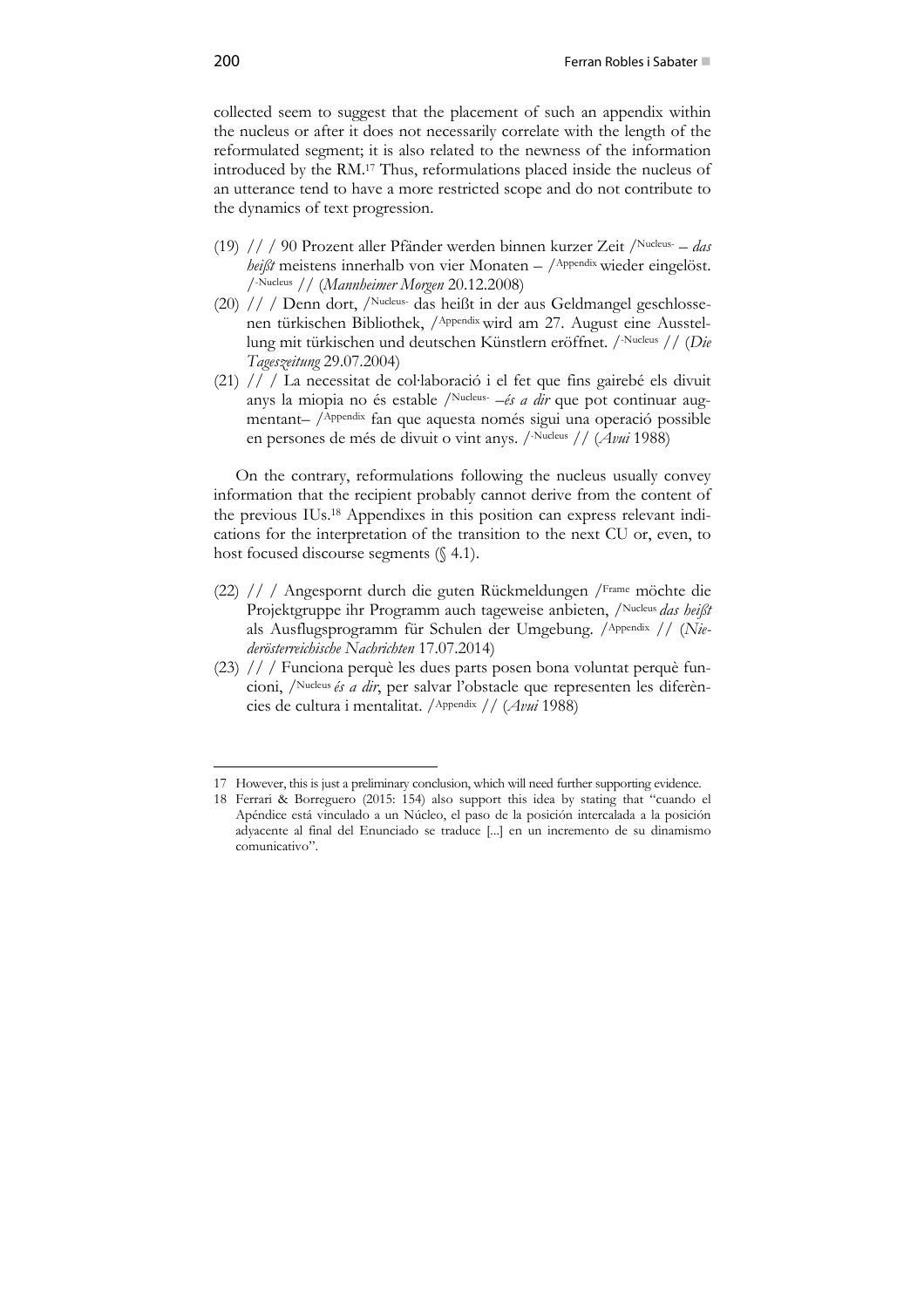Finally, an appendix initiated by a RM can be attached to another appendix. In such case, the second appendix provides a further specification of the content of the first one and facilitates its interpretation.

- (24) // / Alle drei Namen sind -hêm-Namen /Nucleus(niederdeutsch für Heim, <sup>Appendix</sup> d.h. "Siedlung"). <sup>Appendix</sup> // (*Braunschweiger Zeitung*) 04.01.2013)
- (25) // / Jo, /Nucleus- des que escric als diaris, /Appendix/ *és a dir*, ara farà deu anys, /Appendix aquest poder només l'he exercit una vegada contra una pel∙lícula espanyola. /-Nucleus //(*Setze* 1988)

The use of two concatenated appendixes can generate very elaborate textual structures. In this way, the willingness of the speaker to direct his interlocutors to certain conclusions becomes manifest. All in all, this seems to be the least frequent position for appendixes containing RMs, since very few of the utterances that we have examined host such structures.

(26) // / Sie waren von der Ausstattung beeindruckt, /Nucleus insbesondere aber von den "kleinen" Klassen, /Appendix *das heißt* 30 Schüler hier in Deutschland gegenüber etwa 50 Schülern in China. /Appendix// (*Mannheimer Morgen* 25.08.2004)

## **5** Conclusions

In the introduction to this paper, we stated that the distribution and organization of information in utterances cannot be seen as a subsidiary aspect of the use of DMs in texts (especially with regard to written discourse). Through the reflections provided in sections 2 and 3 and the analysis of *das heißt* and *és a dir* presented in section 4, we have offered evidence for the fact that a comprehensive account of DMs must include a level of linguistic structuring that goes beyond grammar. In this sense, the Basel model for discourse segmentation has proved valid for the purpose of explaining reformulation as an information packaging mechanism. Reformulations allow speakers to sequence the propositional content of their utterances and present it as a set of hierarchically organized information units.

This study has produced preliminary results that a major research will have to confirm. However, some first conclusions can be drawn about the benefits of using a model of discourse units for the description of DMs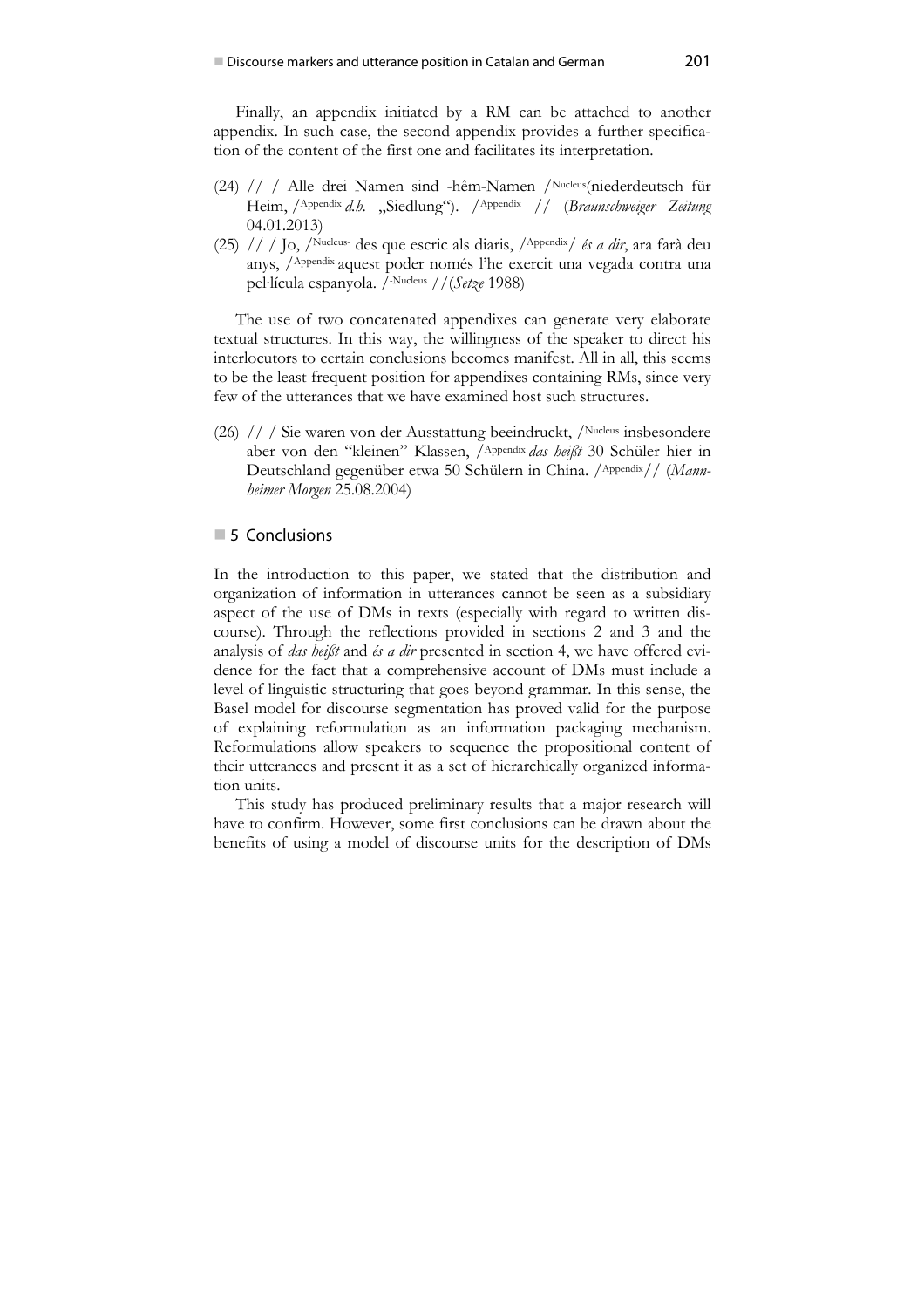and about the validity of the Basel model for the contrastive analysis of RMs in a Germanic and a Romance language:

1. The definition of text as a pragmatic entity consisting of communicative units forces us to search for motivations for the use of DMs other than the ones described by linguistic analyses based on grammatical relations.

2. Whereas reformulation can be satisfactorily described as a self-repair mechanism in spoken language, its use in written discourse is better defined as an information packaging mechanism through which a speaker distributes the propositional content of his utterances and organizes it hierarchically into two informative levels.

3. The IUs described by the Basel model prove valid for the segmentation of discourse for the purpose of this research. Reformulations are always found in informatively subordinate segments that remain outside the utterance core structure and provide instructions for the interpretation of the main pillar information. The instructions expressed by the IUs frame and appendix do not just differ in content but also in scope.

4. The kind of IU on which a RM operates and its position inside or next to it seems to have an influence on the metalinguistic functions fulfilled by the RM. From the evidence collected, it cannot be definitely established if certain functions correlate with specific positions. It is manifest, though, that the presence of *das heißt* and *és a dir* in the frame unit favors an argumentative (conclusive) interpretation of the segment it initiates and characterizes it as especially relevant for text progression. Furthermore, metalinguistic functions such as defining, specifying a textual referent or illustrating seem to be more frequent in the appendix unit than in the frame.

5. The position of an appendix initiated by a RM with respect to the IU to which it attaches does not just correlate with its more or less reduced scope. It also seems to provide clues about the block of information it precedes in terms of its newness and expectability.

All in all, our findings show some tendencies that will have to be confirmed by further empirical evidence. For that reason, we stick to Borreguero's (2014) understanding of the loose relation between DMs, utterance position and discourse function:

We do not presuppose that position determines function because we do not believe that strict determination relationships rule language structure. We only suggest that a particular position favors the development of certain discourse functions, because different positions in the Utterance have different scopes and this difference in scope contributes to the acquisition and consolidation of certain functions. (Borreguero, 2014:  $361$ )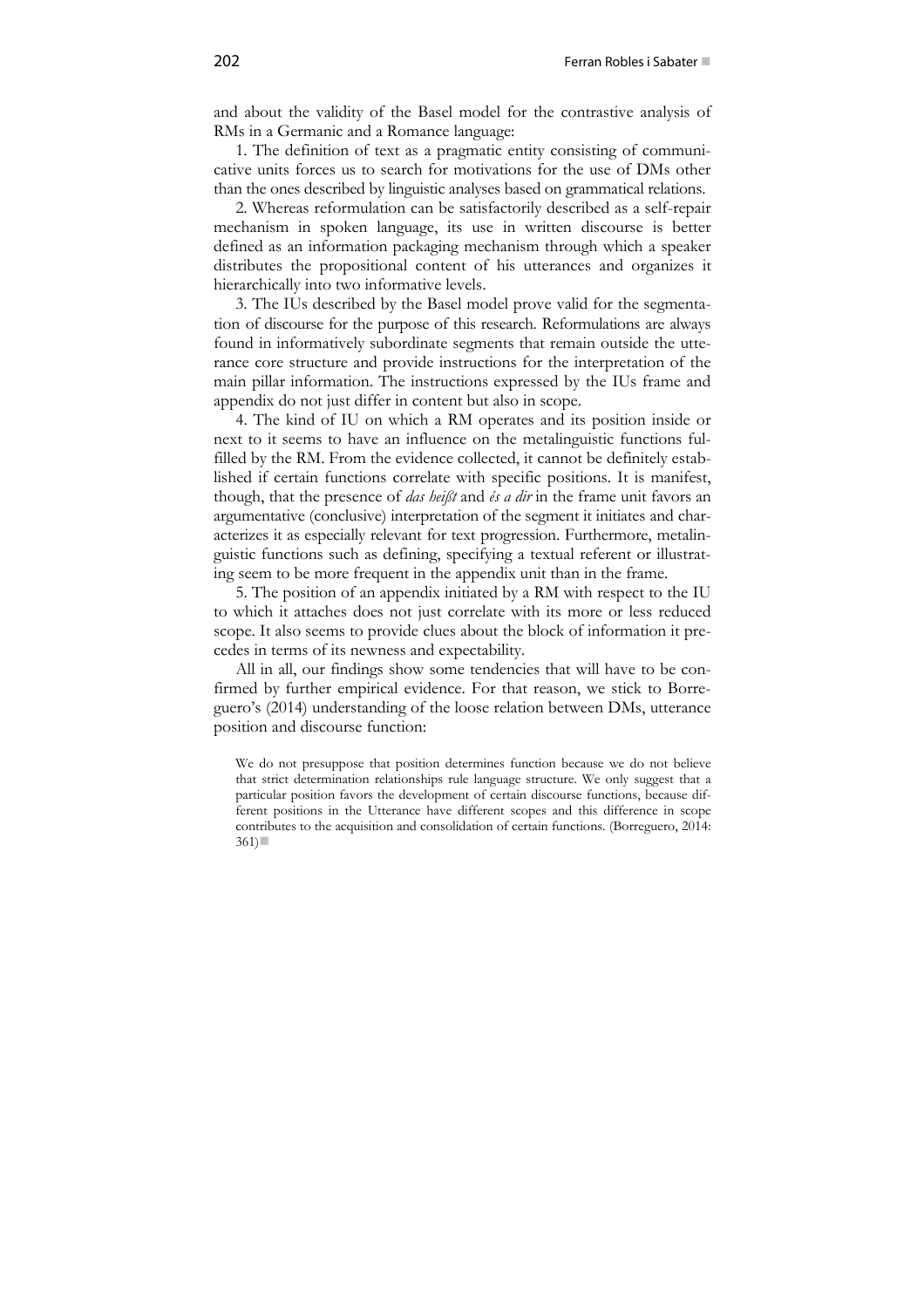### **Bibliography**

- Altmann, Hans (1981): *Formen der Herausstellung im Deutschen*, Tübingen: Niemeyer.
- / Hofmann, Ute (2008): *Topologie fürs Examen*, Göttingen: Vandenhoeck & Ruprecht.
- Antos, Gerd (1982): *Grundlagen einer Theorie des Formulierens*, Tübingen: Niemeyer.
- Auer, Peter (1997): «Formen und Funktionen der Vor-Vorfeldbesetzung im gesprochenen Deutsch», in: Schlobinski, Peter (ed.): *Syntax des gesprochenen Deutsch*, Opladen: Westdeutscher Verlag, 55–91.
- (2006): «Increments and more. Anmerkungen zur augenblicklichen Diskussion über die Erweiterbarkeit von Turnkonstruktionseinheiten», in: Deppermann, Arnulf *et al.* (eds.): *Grammatik und Interaktion*, Tübingen: Narr, 279–294.
- / Günthner, Susanne (2005): «Die Entstehung von Diskursmarkern im Deutschen: ein Fall von Grammatikalisierung?», in: Leuschner, Torsten *et al.* (eds.): *Grammatikalisierung im Deutschen*, Berlin / New York: de Gruyter, 335–362.
- Averintseva, Maria (2007): «Links und rechts vom Satz: Satzperipherien im Deutschen und ihre Rolle im Diskurs», in: Tarvas, Mari *et al.* (eds.): *Linguistik und Didaktik*, Tallin: TLÜ Kirjastus, 141–153.
- (2009): *Rechte Satzperipherie im Diskurs: die NP-Rechtsversetzung im Deutschen*, Tübingen: Stauffenburg.
- Bach, Carme (2017, in press): «Les marqueurs de reformulation paraphrastique du catalan: une clase homogène», *Pragmalingüística* 25.
- Borreguero, Margarita (2014): «Left periphery in discourse. Frame units and discourse markers», in: Dufter, Andreas / de Toledo, Álvaro (eds.): *Left sentence peripheries in Spanish*, Amsterdam: Benjamins, 345–382.
- Breindl, Eva *et al.* (2014): *Handbuch der deutschen Konnektoren*, v. 2, Berlin / Boston: de Gruyter.
- Brinton, Laurel J. (1996): *Pragmatic markers in English: grammaticalization and discourse functions*, Berlin / New York: de Gruyter.
- Bührig, Kristin (1996): *Reformulierende Handlungen*, Tübingen: Narr.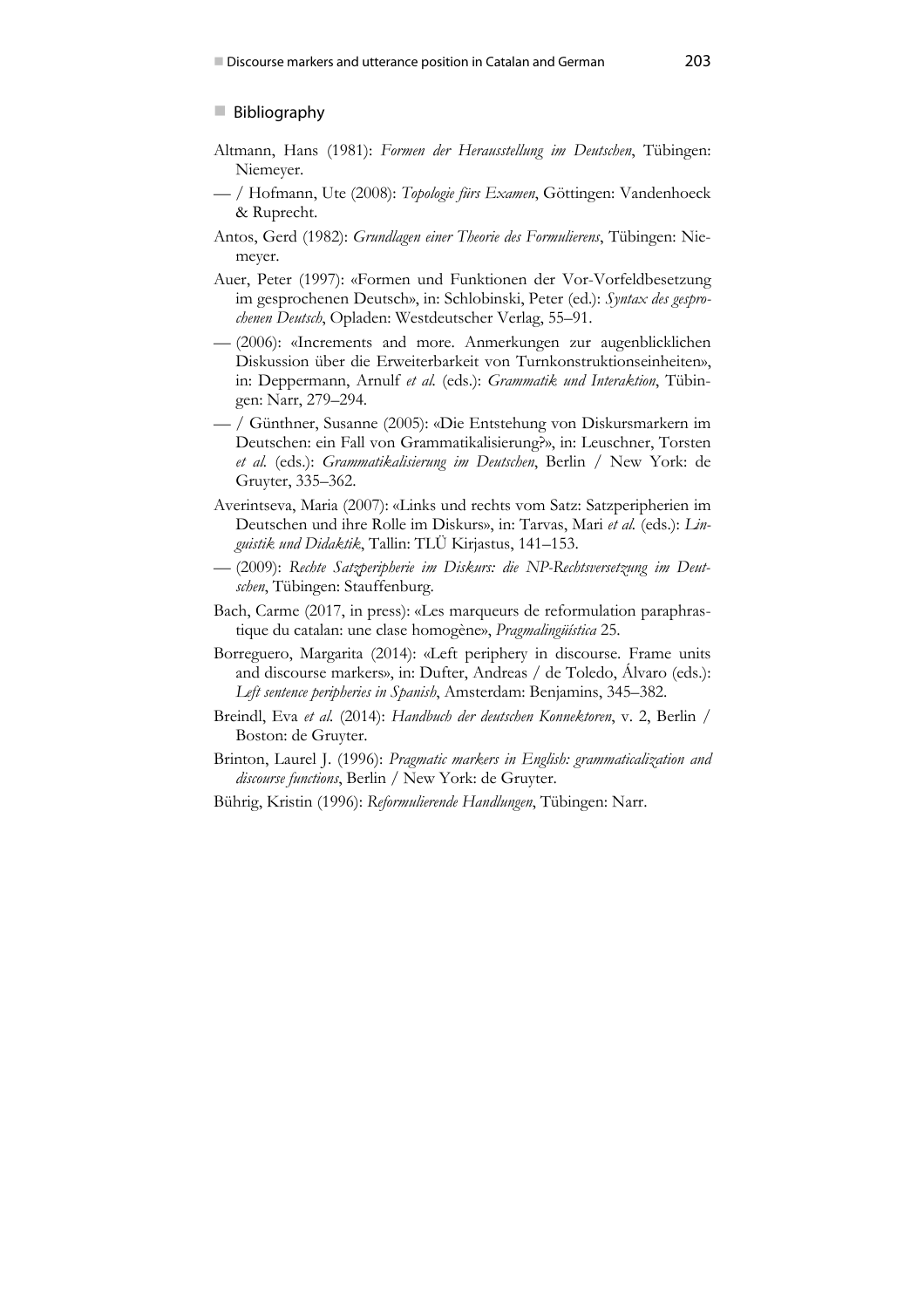- Chafe, Wallace (1976): «Givenness, contrastiveness, definiteness, subjects, topics and point of view», in: Li, Charles (ed.): *Subject and topic*, New York: Academic Press, 25–56.
- Cuenca, M. Josep (2006): *La connexió i els connectors*, Vic: Eumo.
- (2017): «Connectors gramaticals i connectors lèxics en la construcció discursiva del debat parlamentari», *Zeitschrift für Katalanistik* 30, 99–121.
- Dalmas, Martine (1993): «Nachgestelltes in der deutschen Verbalgruppe», in: Marillier, Jean-François (ed.): *Satzanfang-Satzende*, Tübingen: Narr, 205–218.
- De Cesare, Anna-Maria / Borreguero, Margarita (2014): «The contribution fo the Basel model to the description of polyfunctional discourse markers», in Pons (ed.), 55–94.
- Del Saz, Milagros (2007): *English discourse markers of reformulation*, Bern: Lang.
- Diedrichsen, Elke (2017): «Pleonasm in particle verb constructions in German», in: Nolan, Brian / Diedrichsen, Elke (eds.): *Argument realisation in complex predicates and complex events*, Amsterdam: Benjamins, 43–77.
- Estellés, Maria (2011): *Gramaticalización y paradigmas*, Frankfurt a. M.: Lang.
- Ferrari, Angela (2014): «The Basel model for paragraph segmentation», in Pons (ed.), 23–53.
- / Borreguero, Margarita (2015): *La interfaz lengua-texto. Un modelo de estructura informativa*, Madrid: Biblioteca Nueva.
- Fiehler, Reinhard (2004): *Eigenschaften gesprochener Sprache*, Tübingen: Narr.
- Finegan, Edward (2015): *Language. Its structure and use*, Stamford: Cengage.
- Fraser, Bruce (1996): «Pragmatic markers», *Pragmatics* 6, 167–190.
- Garcés, M. Pilar (2008): *La organización del discurso: marcadores de ordenación y de reformulación*, Madrid / Frankfurt: Iberoamericana / Vervuert.
- Gohl, Christine / Günthner, Susanne (1999): «Grammatikalisierung von *weil* als Diskursmarker in der gesprochenen Sprache», *Zeitschrift für Sprachwissenschaft* 18, 39–75.
- Halliday, M.A.K. / Hasan, Ruqaiya (1976): *Cohesion in English*, London / New York: Longman.
- Imo, Wolfgang (2012): «Wortart Diskursmarker?», in: Rothstein, Björn (ed.): *Nicht-flektierende Wortarten*, Berlin: de Gruyter, 48–88.
- (2013): *Sprache in Interaktion*, Berlin / Boston: de Gruyter.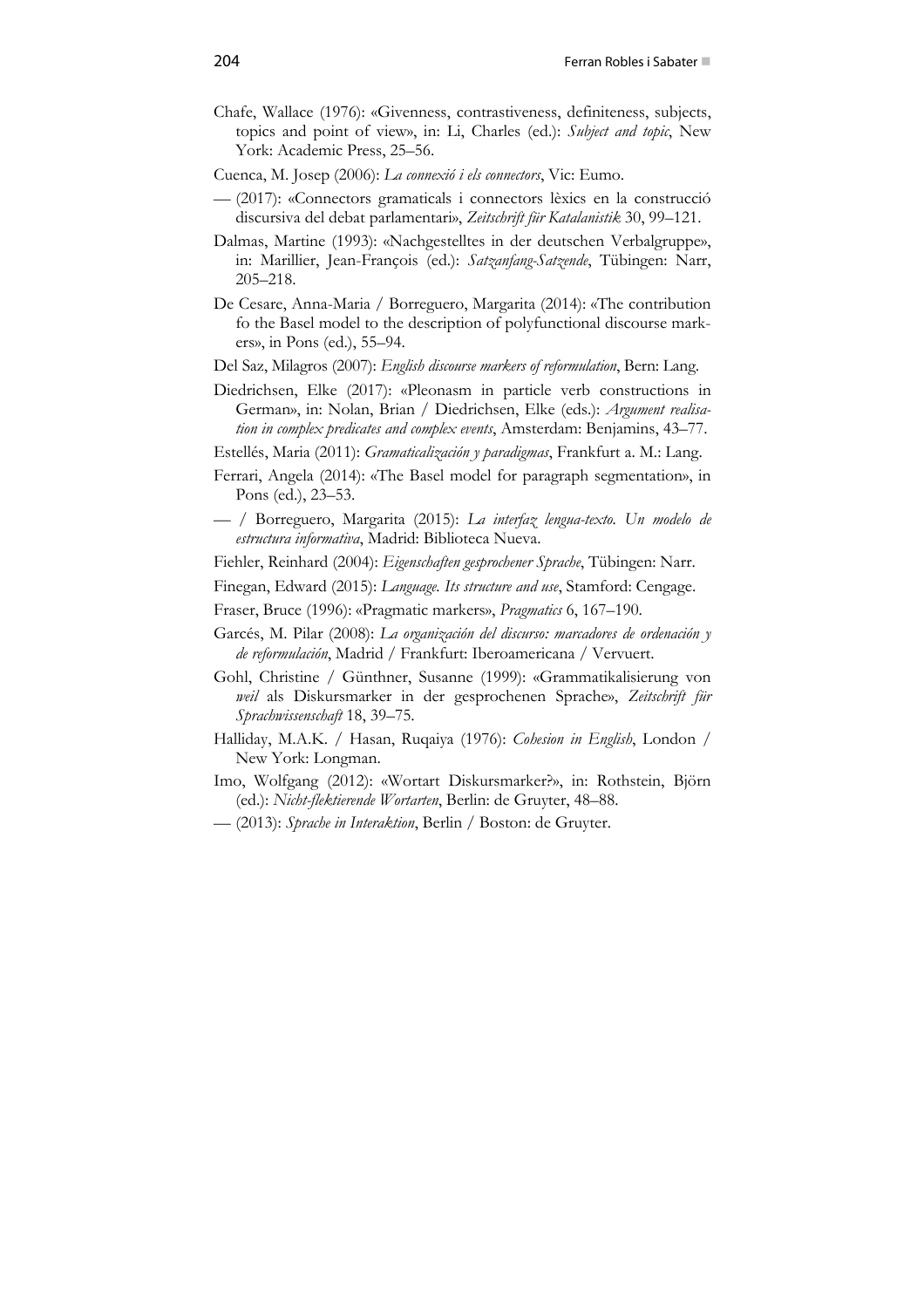- Institut d'Estudis Catalans (ed.): «Corpus Textual Informatitzat de la Llengua Catalana» (CTILC), <http://ctilc.iec.cat> [28.02.2017].
- Institut für Deutsche Sprache (ed.): «Deutsches Referenzkorpus» (DeReKo), <https://cosmas2.ids-mannheim.de> [28.02.2017].
- Krifka, Manfred / Musan, Renate (2012): «Information structure: overview and linguistic issues», in: Krifka, Manfred / Musan, Renate (eds.): *The expression of information structure*, Berlin / Boston: de Gruyter, 1–43.
- Lambrecht, Knud (1994): *Information structure and sentence form*, Cambridge: Cambridge University Press.
- (2001): «Dislocation», in: Haspelmath, Martin (ed.): *Language typology and language universals*, v. 2, Berlin / Boston: de Gruyter, 1050–1078.
- Lehmann, Christian (2008): «Information structure and grammaticalization», in: Seoane, Elena / López, M. José (eds.): *Theoretical and empirical issues in grammaticalization*, Amsterdam: Benjamins, 207–229.
- Llamas, Carmen (2010): «Los marcadores del discurso y su sintaxis», in Loureda / Acín (eds.), 183–239.
- Llopis, Ana (2016): «Significado y funciones de los marcadores discursivos», *Verba* 43, 227–264.
- Loureda, Óscar /Acín, Esperanza (eds.) (2010): *Los estudios sobre marcadores del discurso en español, hoy*, Madrid: Arco Libros.
- Martín Zorraquino, M. Antonia (1994): «Gramática del discurso. Los llamados marcadores del discurso», in: *Actas del congreso de la lengua española. Sevilla 7–10.10.1992*, Madrid: Instituto Cervantes, 709–720.
- (2008): «Los marcadores del discurso desde el punto de vista gramatical», in: Martín Zorraquino, M. Antonia / Montolío, Estrella (eds.): *Los marcadores del discurso. Teoría y análisis*, Madrid: Arco Libros, 19–53.
- / Portolés, José (1999): «Los marcadores del discurso», in: Bosque, Ignacio / Demonte, Violeta (eds.): *Gramática descriptiva de la lengua española*, v. 3, Madrid: Espasa-Calpe, 4051–4213.
- Meyer-Hermann, Reinhard (1976): «Metakommunikation», *Linguistik und Didaktik* 7, 83–86.
- Montañez, Marta (2015): *Marcadores discursivos conversacionales y posición final*, València: Universitat de València.
- Montolío, Estrella (2008): *Conectores de la lengua escrita*, Barcelona: Ariel.
- Onea, Edgar / Volodina, Anna (2009): «Der Schein trügt *nämlich*», *Linguistische Berichte* 219, 291–321.